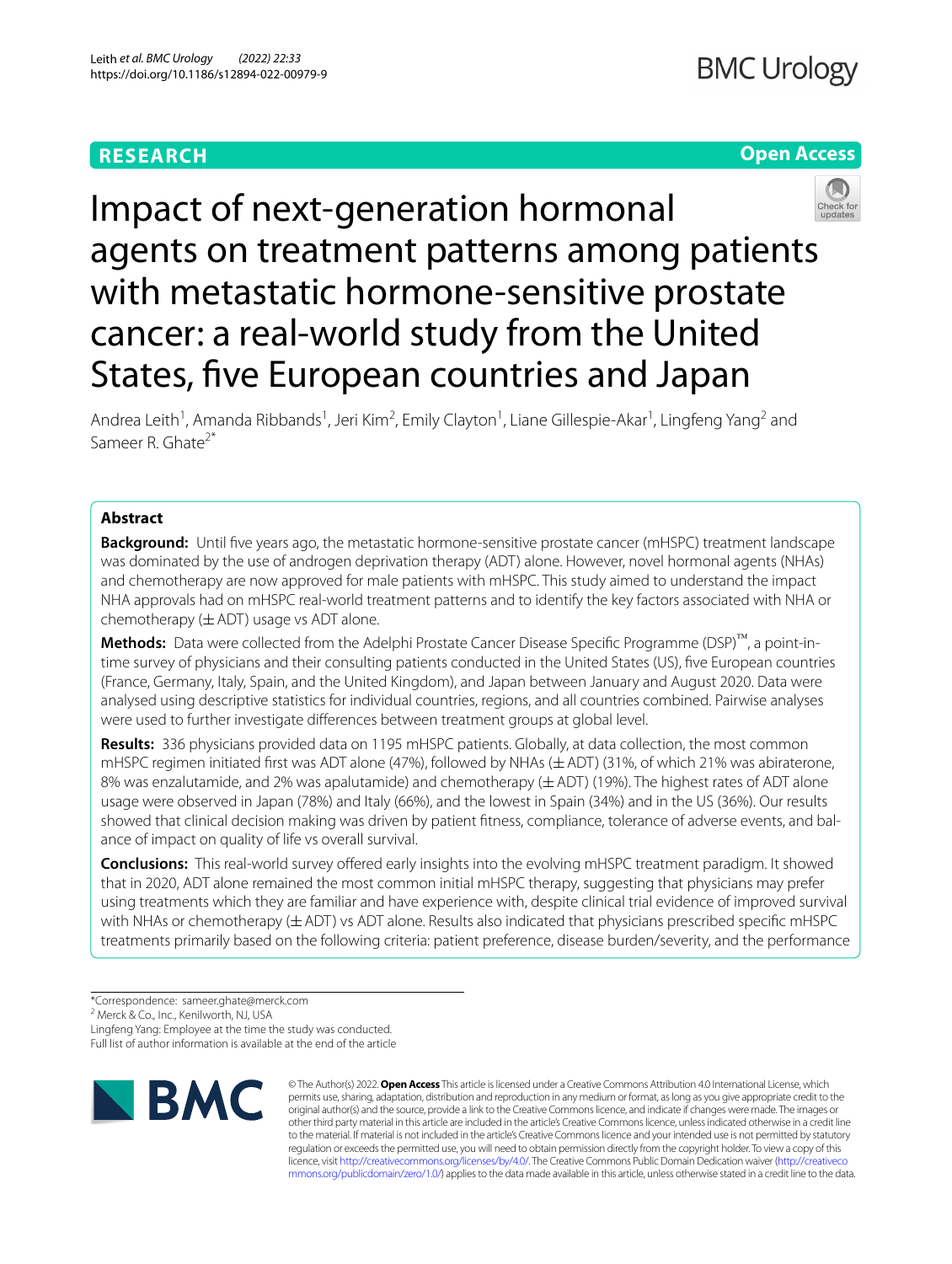status and comorbidities of the patient. To fully appreciate the rapidly changing mHSPC treatment landscape and monitor NHA uptake, additional real-world studies are required.

**Keywords:** Metastatic hormone-sensitive prostate cancer, Metastatic castration-sensitive prostate cancer, Novel hormonal agents, Treatment patterns, Real-world evidence

# **Background**

Prostate cancer remains one of the leading causes of death among men worldwide [\[1](#page-12-0)]. Up to one-third of patients develop metastatic prostate cancer at some point in the course of their disease [[2\]](#page-12-1), with metastatic castration-resistant prostate cancer (mCRPC) being associated with poor prognosis and high mortality [[3\]](#page-12-2).

One of the disease states that precedes mCRPC is known as metastatic hormone-sensitive prostate cancer (mHSPC) or metastatic castration-sensitive/hormonenaïve disease and encompasses a heterogenous patient population with varying levels of disease biology, burden of disease, functional status, cancer-related symptoms, and outcomes [\[2](#page-12-1)]. De novo metastases are not uncommon; for example, they have been reported in 63% of patients in community oncology settings in the United States (US)  $[4]$  $[4]$ . This may be because prostate cancer screening is not routine and hence many patients end up presenting with later stage, locally advanced or metastatic disease [[5,](#page-12-4) [6](#page-12-5)]. Patients with de novo mHSPC may have more aggressive disease and poorer outcomes than patients who develop metastases later in the course of the disease [\[7](#page-12-6)].

After years of little advancement, it is only in the past fve years that the treatment landscape for mHSPC has experienced important developments [[2,](#page-12-1) [3](#page-12-2), [8,](#page-12-7) [9](#page-12-8)]. For

seven decades, androgen deprivation therapy (ADT) alone, which was frst introduced in the 1940s, was standard of care (SOC) for patients with mHSPC. It was not until 2015 that the therapeutic armamentarium began to develop, when docetaxel chemotherapy (CHAARTED [[10\]](#page-12-9)) demonstrated a significant overall survival (OS) beneft compared with ADT alone in mHSPC. Since then, the mHSPC treatment space has been rapidly evolving, with the introduction of novel hormonal agents (NHAs) abiraterone (STAMPEDE [[11](#page-12-10)]; LATITUDE [\[12](#page-12-11)]), enzalutamide (ENZAMET [[13](#page-12-12)]), and apalutamide (TITAN [[14\]](#page-12-13)). While the former two were originally approved and indicated for use in patients with mCRPC, all of them demonstrated superior OS beneft when added to ADT vs ADT alone or in combination with placebo or nonsteroidal antiandrogen [\[2](#page-12-1), [3,](#page-12-2) [8](#page-12-7)].

Abiraterone, apalutamide and enzalutamide are now approved in the US, the European Union (EU), and Japan [\[15](#page-12-14)–[24\]](#page-12-15). In addition, docetaxel chemotherapy is approved in the EU  $[25]$  $[25]$  $[25]$ . Specific approval dates can be found in Table [1.](#page-1-0)

All agents are now included in updated guidelines from the European Association of Urology [\[26](#page-12-17)], European Society for Oncology [\[27](#page-12-18)], National Comprehensive Can-cer Network<sup>®</sup> (NCCN<sup>®</sup>) [[28](#page-12-19)], and American Urological Association/American Society for Radiation Oncology/

<span id="page-1-0"></span>**Table 1** Docetaxel and NHA approval dates and indications in mHSPC

| Drug name    | Country           | Approval date | Indication                                                                                                                                                                 |
|--------------|-------------------|---------------|----------------------------------------------------------------------------------------------------------------------------------------------------------------------------|
| Docetaxel    | US                | N/A           | N/A                                                                                                                                                                        |
|              | EU (EMA) [25]     | Sept 2019     | In combination with ADT, with or without prednisone or prednisolone, are indicated for the<br>treatment of patients with mHSPC                                             |
|              | Japan             | N/A           | N/A                                                                                                                                                                        |
| Abiraterone  | US (FDA) [17, 22] | Feb 2018      | In combination with prednisone for the treatment of high-risk patients with mHSPC                                                                                          |
|              | EU (EMA) [15]     | Nov 2017      | In combination with prednisone or prednisolone for the treatment of newly diagnosed high risk<br>mHSPC in adult men in combination with androgen deprivation therapy (ADT) |
|              | Japan (MHLW) [23] | Feb 2018      | For the treatment of hormone-naïve prostate cancer (HNPC) with high risk prognostic factors                                                                                |
| Apalutamide  | US (FDA) [19]     | Sept 2019     | For the treatment of patients with mHSPC                                                                                                                                   |
|              | EU (EMA) [16]     | Jan 2020      | Adult men with mHSPC in combination with ADT                                                                                                                               |
|              | Japan (MHLW) [24] | May 2020      | For the treatment of men with prostate cancer with distant metastases                                                                                                      |
| Enzalutamide | US (FDA) [18]     | Dec 2019      | For the treatment of patients with mHSPC                                                                                                                                   |
|              | EU (EMA) [21]     | May 2021      | For the treatment of patients with mHSPC                                                                                                                                   |
|              | Japan (MHLW) [20] | May 2020      | For the treatment of prostate cancer patients with distant metastasis                                                                                                      |

*US* United States, *EU* Europe, *EMA* European Medicines Agency, *FDA* Food and Drug Administration, *MHLW* Japan Ministry of Health, Labour and Welfare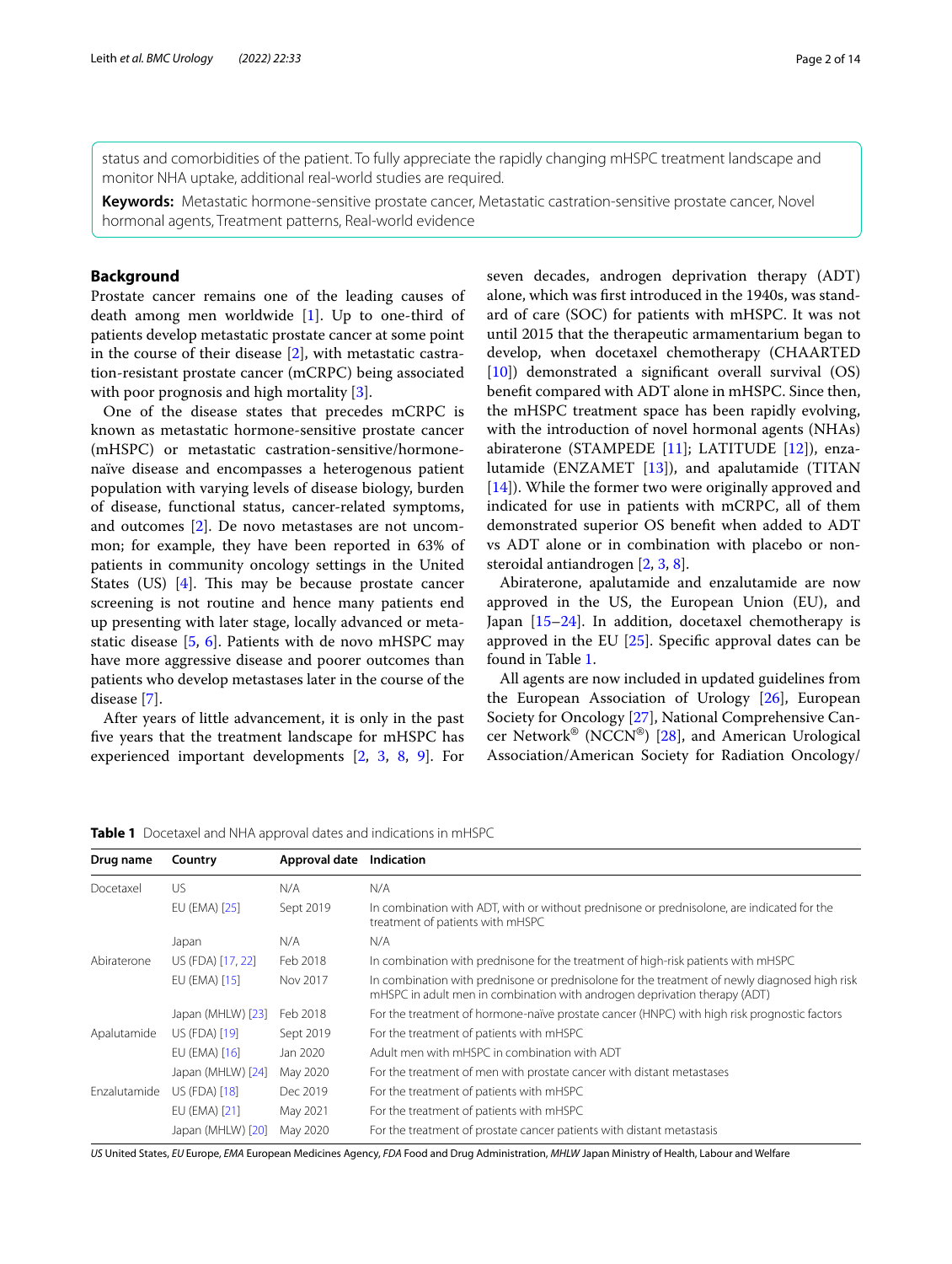Society of Urologic Oncology [\[29](#page-13-0)]. As the mHSPC treatment landscape continues to evolve, the optimal treatment strategy is likely to vary by disease burden, patient demographics and clinical characteristics, as well as cost, the latter being particularly relevant in low- and middleincome countries [\[9](#page-12-8)]. As NHAs have been approved only relatively recently, there are currently few real-world published data assessing NHA use in the mHSPC space [[30\]](#page-13-1); these are restricted to the US, and largely based on data collected prior to NHA approvals for mHSPC. They indicate that, despite the emergence of docetaxel or NHA combination therapies, a large proportion of men continue to be treated with ADT alone [\[30–](#page-13-1)[33\]](#page-13-2).

To the best of our knowledge, the present survey represents the frst real-world investigation to evaluate mHSPC treatment patterns in diferent regions of the world post NHA approval. Its main objectives were to understand the impact of the approval of NHAs in the mHSPC space by describing real-world treatment patterns (initial regimens), patient demographics, and clinical characteristics among patients with mHSPC in the US, fve European countries (EU5: France, Germany, Italy, Spain, and the United Kingdom [UK]), and Japan, and to identify the key factors associated with NHA or chemotherapy  $(\pm ADT)$  usage vs ADT alone.

# **Methods**

# **Study design**

Data were drawn from the Adelphi Prostate Cancer Disease Specific Programme  $(DSP)$ <sup>™</sup>, conducted in the US, EU5, and Japan between January and August 2020. DSPs are large, point-in-time surveys of physicians and their patients presenting in a real-world clinical setting, whose methodology has been previously published and validated [[34–](#page-13-3)[36\]](#page-13-4).

## **Participants**

Physicians were identifed by local feldwork agents using physician panels and publicly available lists, and invited to participate if they had a specialty in medical oncology or urology, or were specialist surgeons; had personal responsibility for prescribing decisions; were seeing four or more patients (two or more patients in Japan) with metastatic prostate cancer per month, two of whom had to be diagnosed with mHSPC (one patient in Japan); and agreed to adhere to all survey rules and regulations.

## **Data collection**

Participating physicians completed detailed electronic patient record forms (PRFs) for the next four (three in Japan) consecutive consulting patients with mHSPC, reflective of real-world clinical practice. The PRFs collected detailed information about patient demographics, clinical characteristics, and patient management, including treatment history at the time of data collection. A list of defnitions and derived variables used in the interpretation of these study data is given in Table [2](#page-3-0).

To be included, patients had to meet the following eligibility criteria at the time of data collection: being mHSPC diagnosed aged 18 years or older; receiving systemic drug treatment for their mHSPC; having never participated in a clinical trial; receiving any line of therapy for mHSPC treatment (i.e., initial or subsequent treatment).

## **Variables**

The following variables of interest were collected or derived: patient demographics and clinical characteristics (age, employment status, Eastern Cooperative Oncology Group [ECOG] performance status, disease status, risk status, disease volume, sites of metastases, mean number of bone metastases, family history of prostate cancer, prostate-specifc antigen [PSA], haemoglobin and alkaline phosphatase levels); initial treatment regimens for mHSPC; physician-reported drivers of initial mHSPC treatment choice (key clinical reasons for treatment choice).

## **Analysis**

Descriptive statistics for demographics, clinical characteristics, and treatment patterns data were reported at individual country level, as well as at regional level (i.e., US, aggregated EU5 data, and Japan), and for all countries combined (i.e., aggregated global data). Chi-squared and ANOVA tests were used to test across all groups.

To further investigate diferences between treatment groups following descriptive analysis of treatment patterns, pairwise analyses (t-tests or Chi-squared tests) were conducted: NHA (±ADT) vs chemotherapy  $(\pm ADT)$ , NHA  $(\pm ADT)$  vs ADT alone, and chemotherapy  $(\pm ADT)$  vs ADT alone. No adjustments for multiplicity were made. For clinical reasons, we specifcally focused on the NHA  $(\pm ADT)$  vs ADT alone, and chemotherapy  $(\pm ADT)$  vs ADT alone treatment groups; these data are presented in detail in the text and in tables and figures. In addition, NHA  $(\pm ADT)$  vs chemotherapy  $(\pm ADT)$  results can also be found in Table [4](#page-6-0). For the pairwise analyses, this article presented aggregated global data and fndings were interpreted by treatment type at global level. Analyses were performed on a complete case basis using Stata 16.1 [[37](#page-13-5)].

## **Results**

Globally, 336 physicians participated in the survey: 226 in the EU5 (France: 51; Germany: 50; Italy: 45; Spain: 45; UK: 35), 58 in the US, and 52 in Japan. Almost threequarters (70.8%;  $n=238$ ) of physicians at global level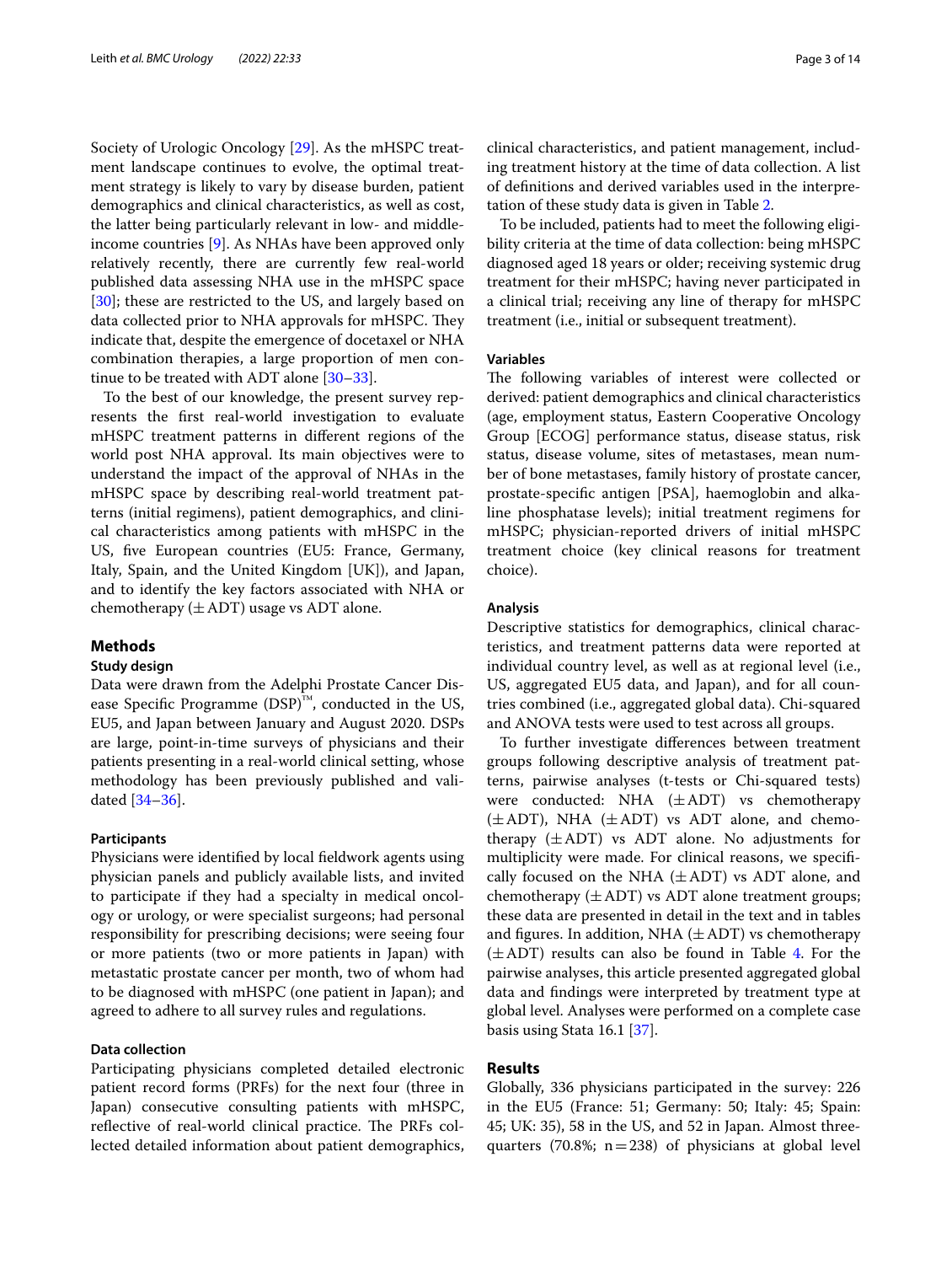| Initial mHSPC treatment         | The first treatment that a patient received in the mHSPC setting                                                                                                                                        |  |  |  |  |  |  |
|---------------------------------|---------------------------------------------------------------------------------------------------------------------------------------------------------------------------------------------------------|--|--|--|--|--|--|
| NHA drugs                       | abiraterone, enzalutamide, apalutamide, darolutamide                                                                                                                                                    |  |  |  |  |  |  |
| Chemotherapy drugs              | cabazitaxel, docetaxel, mitoxantrone, cisplatin, paclitaxel, carboplatin, etoposide, estramustine, ifosfamide                                                                                           |  |  |  |  |  |  |
| ADT drugs                       | degarelix, goserelin, leuprorelin, triptorelin, histrelin, bicalutamide, flutamide, nilutamide, ketoconazole, chlormadi-<br>none, cyproterone, buserelin                                                |  |  |  |  |  |  |
| Immunotherapy drugs             | sipuleucel-T, pembrolizumab                                                                                                                                                                             |  |  |  |  |  |  |
| Radiotherapy drugs              | radium-223, strontium 89                                                                                                                                                                                |  |  |  |  |  |  |
| Corticosteroid drugs            | prednisone, prednisolone, methylprednisolone, hydrocortisone, dexamethasone, betamethasone                                                                                                              |  |  |  |  |  |  |
| Other drugs                     | diethylstilbestrol, padeliporfin, peplomycin sulfate, any other drug therapies not previously specified                                                                                                 |  |  |  |  |  |  |
| $NHA (\pm ADT)$                 | Patients who received NHA $(\pm$ ADT)                                                                                                                                                                   |  |  |  |  |  |  |
| Chemotherapy $(\pm ADT)$        | Patients who received chemotherapy $(\pm ADT)$                                                                                                                                                          |  |  |  |  |  |  |
| ADT alone                       | Patients who received ADT alone                                                                                                                                                                         |  |  |  |  |  |  |
| Other combination including NHA | Patients who received any NHA drugs (not as a NHA $(\pm$ ADT))                                                                                                                                          |  |  |  |  |  |  |
| Chemotherapy combination        | Patient who received a chemotherapy drug (not as a chemotherapy ( $\pm$ ADT)) in their initial mHSPC treatment. This<br>does not include patients who received an NHA $(\pm$ ADT) or NHA in combination |  |  |  |  |  |  |
| Any other combination           | Patients who received a treatment not captured in the NHA ( $\pm$ ADT), chemotherapy ( $\pm$ ADT), ADT alone, other<br>combination including NHA or chemotherapy combination treatment groups           |  |  |  |  |  |  |
| Any NHA                         | Patients who received a NHA drug as either $(\pm$ ADT) or in combination ( $\pm$ ADT)                                                                                                                   |  |  |  |  |  |  |
| No NHA                          | Patients who did not receive a NHA drug as either $(\pm ADT)$ or in combination $(\pm ADT)$                                                                                                             |  |  |  |  |  |  |
| High-risk disease               | Patients with two of the following: Gleason score of $8+$ , presence of visceral metastases, or $3+$ bone lesions                                                                                       |  |  |  |  |  |  |
| Low-risk disease                | Patients with $\leq$ 1 of the following: Gleason score of 8 + , presence of visceral metastases, or 3 + bone lesions                                                                                    |  |  |  |  |  |  |
| High disease volume             | Patients with either of the following: presence of visceral metastases, or $4 +$ bone lesions with $\geq 1$ beyond the<br>vertebral bodies/pelvis                                                       |  |  |  |  |  |  |
| Low disease volume              | Patients with neither of the following: presence of visceral metastases, nor $4 +$ bone lesions with $\geq 1$ beyond the<br>vertebral bodies/pelvis                                                     |  |  |  |  |  |  |

# <span id="page-3-0"></span>**Table 2** List of defnitions and derived variables used in the study

*ADT* androgen deprivation therapy, *mHSPC* metastatic hormone-sensitive prostate cancer, *NHA* novel hormonal agent

were medical/clinical/radio oncologists, while 28.3%  $(n=95)$  were urologists, and 0.9%  $(n=3)$  were prostate/ specialist cancer surgeons. The same pattern (i.e., oncologist as the majority specialty) was observed at EU5 and individual country level, except for Japan, where almost all physicians were urologists  $(92.3\%; n=48)$ . At a global level, similar percentages of physicians worked primarily in an academic/cancer centre (49.7%) or a community setting (50.3%), and a similar pattern was observed in the US, Japan, and France. More physicians in Spain and the UK were based in academic/cancer centers compared with community settings (Spain: 84.4% vs 15.6%; UK: 80.0% vs 20.0%). The opposite was observed in Germany and Italy, where more physicians were community based (Germany: 80.0% vs 20.0%; Italy: 62.2% vs 37.8%) (data not shown).

Physicians completed PRFs for a total of 1195 patients: 182 in the US, 888 in the EU5 (France: 254; Germany: 179; Spain: 173; Italy: 155; UK: 127), and 125 in Japan.

## **Patient demographics and clinical characteristics**

Patient demographics and clinical characteristics are presented in Table [3.](#page-4-0) Pairwise analyses revealed several signifcant diferences between treatment groups (NHA  $[\pm ADT]$  vs chemotherapy  $[\pm ADT]$ , NHA  $[\pm ADT]$  vs ADT alone, and chemotherapy  $[\pm ADT]$  vs ADT alone), including for most recent PSA level, risk status and dis-ease volume (Table [4\)](#page-6-0). Men treated with NHA  $(\pm ADT)$ or chemotherapy  $(\pm ADT)$  vs ADT alone had significantly higher PSA levels (mean $\pm$ standard deviation [SD],  $25.4 \pm 77.9$  ng/mL;  $27.4 \pm 74.0$  ng/mL, respectively vs  $13.9 \pm 37.4$  ng/mL,  $p \le 0.006$ ). Similarly, significantly higher proportions of patients receiving NHAs or chemotherapy  $(\pm ADT)$  vs ADT alone had high-risk status (42.3%, n=145; 63.1%, n=135, respectively vs 27.7%,  $n=144$ ; both  $p < 0.001$ ) and high disease volume (43.1%,  $n=138$ ; 65.5%,  $n=133$ , respectively vs 28.2%,  $n=129$ ; both  $p < 0.001$ ).

# **Most common initial mHSPC treatments received at time of data collection**

Globally  $(n=1195)$ , at the time of data collection, the most common mHSPC regimen initiated frst was ADT alone (47.2%;  $n=564$ ), followed by NHA ( $\pm$ ADT) (30.7%; n = 367, of which 20.7%  $[n=247]$  was abiraterone, 8.2%;  $[n=98]$  was enzalutamide and 1.7%  $[n=20]$ was apalutamide), and chemotherapy  $(\pm ADT)$  (19.3%;  $n=231$ , mainly docetaxel [18.5%;  $n=221$ ]). Similar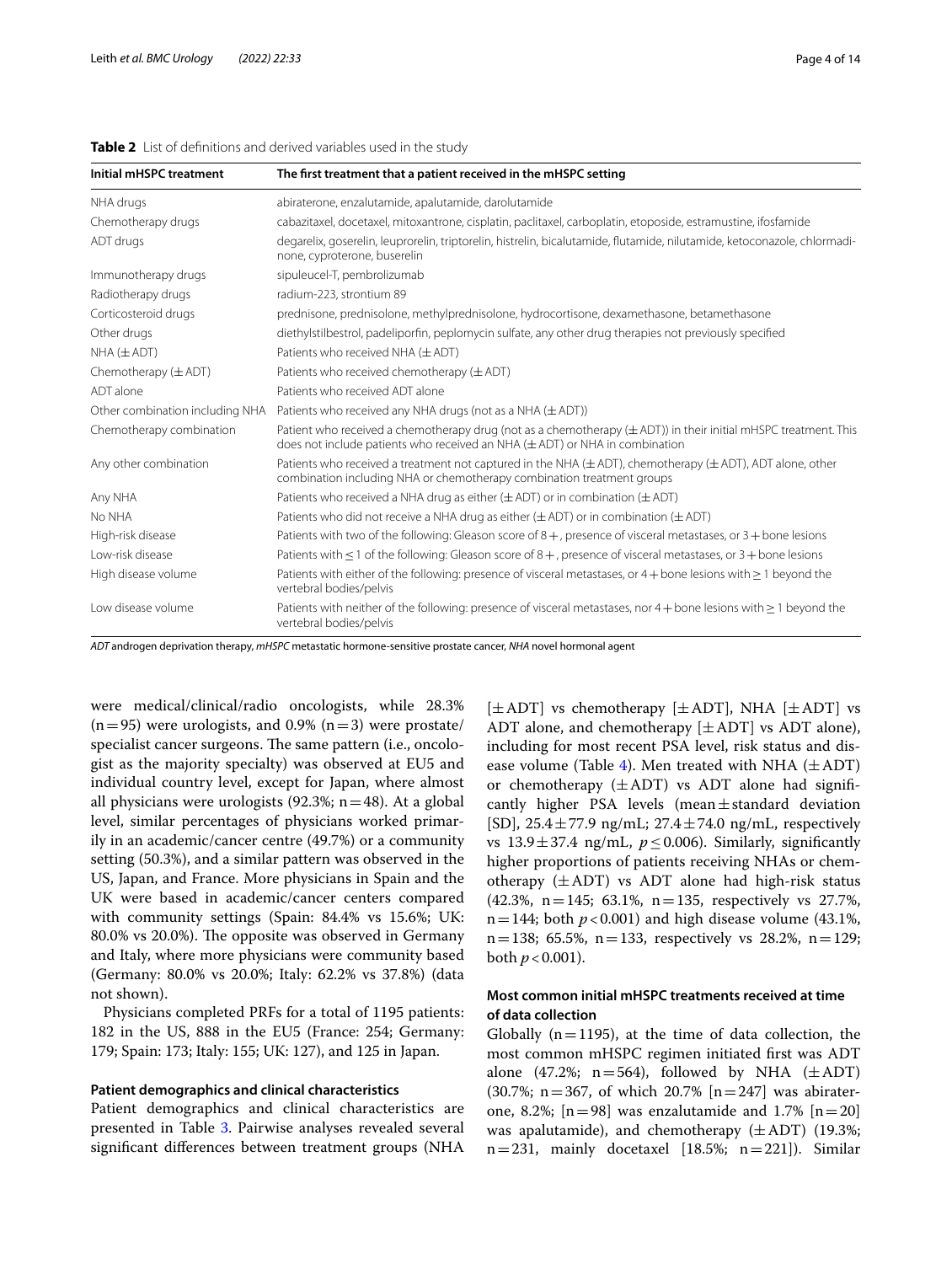# <span id="page-4-0"></span>**Table 3** Patient demographics and clinical characteristics

|                                                                   | Global<br>$(n=1195)$ | UK<br>$(n=127)$ | France<br>$(n=254)$ | Germany<br>$(n=179)$ | <b>Italy</b><br>$(n=155)$ | Spain<br>$(n=173)$ | EU <sub>5</sub><br>$(n = 888)$ | Japan<br>$(n=125)$ | US<br>$(n=182)$ |
|-------------------------------------------------------------------|----------------------|-----------------|---------------------|----------------------|---------------------------|--------------------|--------------------------------|--------------------|-----------------|
| Age, mean, years<br>(SD)                                          | 72.1 (8.01)          | 70.7 (7.75)     | 73.7 (7.97)         | 70.3 (6.82)          | 73.7 (8.10)               | 71.3 (8.08)        | 72.1 (7.89)                    | 75.3 (7.46)        | 69.4 (8.10)     |
| Employment status<br>at time of data col-<br>lection, n (%)       |                      |                 |                     |                      |                           |                    |                                |                    |                 |
| Working                                                           | 158 (13.2)           | 24 (18.9)       | 5(2.0)              | 11(6.1)              | 17(11.0)                  | 12(6.9)            | 69(7.8)                        | 27(21.6)           | 62 (34.1)       |
| Not working                                                       | 1015 (84.9)          | 102 (80.3)      | 247 (97.2)          | 168 (93.9)           | 132 (85.2)                | 157 (90.8)         | 806 (90.8)                     | 90(72)             | 119(65.4)       |
| Don't know                                                        | 22(1.8)              | 1(0.8)          | 2(0.8)              | 0(0.0)               | 6(3.9)                    | 4(2.3)             | 13(1.5)                        | 8(6.4)             | 1(0.5)          |
| ECOG performance<br>status at time of<br>data collection,<br>n(%) |                      |                 |                     |                      |                           |                    |                                |                    |                 |
| $0 - 1$                                                           | 941 (78.7)           | 111 (87.4)      | 186 (73.2)          | 118(65.9)            | 125 (80.6)                | 152 (87.9)         | 692 (77.9)                     | 114(91.2)          | 135 (74.2)      |
| $2 - 4$                                                           | 248 (20.8)           | 16(12.6)        | 64(25.2)            | 61(34.1)             | 28 (18.1)                 | 21(12.1)           | 190 (21.4)                     | 11(8.8)            | 47 (25.8)       |
| Unknown/not<br>assessed                                           | 6(0.5)               | 0(0.0)          | 4(1.6)              | 0(0.0)               | 2(1.3)                    | 0(0.0)             | 6(0.7)                         | 0(0.0)             | 0(0.0)          |
| Disease status at<br>time of data collec-<br>tion, $n$ $(\%)$     | 1189                 | 126             | 252                 | 178                  | 153                       | 173                | 882                            | 125                | 182             |
| Disease progress-<br>ing                                          | 55(4.6)              | 1(0.8)          | 2(0.8)              | 29 (16.3)            | 3(2.0)                    | 7(4.0)             | 42 (4.8)                       | 3(2.4)             | 10(5.5)         |
| Stable                                                            | 444 (37.3)           | 19(15.1)        | 76 (30.2)           | 76 (42.7)            | 66 (43.1)                 | 53 (30.6)          | 290 (32.9)                     | 75 (60)            | 79 (43.4)       |
| Responding to<br>treatment                                        | 690 (58.0)           | 106 (84.1)      | 174 (69.0)          | 73 (41.0)            | 84 (54.9)                 | 113(65.3)          | 550 (62.4)                     | 47 (37.6)          | 93 (51.1)       |
| Patient's family<br>history of prostate<br>cancer, n (%)          | 1195                 | 127             | 254                 | 179                  | 155                       | 173                | 888                            | 125                | 182             |
| Has a family<br>history                                           | 111(9.3)             | 9(7.1)          | 18(7.1)             | 30(16.8)             | 8(5.2)                    | 17(9.8)            | 82(9.2)                        | 5(4.0)             | 24 (13.2)       |
| Does not have a<br>family history                                 | 997 (83.4)           | 106 (83.5)      | 224 (88.2)          | 142 (79.3)           | 130 (83.9)                | 150 (86.7)         | 752 (84.7)                     | 99 (79.2)          | 146 (80.2)      |
| Don't know                                                        | 87(7.3)              | 12(9.4)         | 12(4.7)             | 7(3.9)               | 17(11.0)                  | 6(3.5)             | 54(6.1)                        | 21 (16.8)          | 12(6.6)         |
| Sites of metastases<br>at time of data col-<br>lection, n (%)     |                      |                 |                     |                      |                           |                    |                                |                    |                 |
| Bone                                                              | 1020 (85.4)          | 118 (92.9)      | 239 (94.1)          | 136 (76)             | 135 (87.1)                | 160 (92.5)         | 788 (88.7)                     | 109 (87.2)         | 123 (67.6)      |
| Brain                                                             | 8(0.7)               | 1(0.8)          | 1(0.4)              | 3(1.7)               | 0(0.0)                    | 0(0.0)             | 5(0.6)                         | 1(0.8)             | 2(1.1)          |
| Lung                                                              | 97(8.1)              | 12(9.4)         | 25 (9.8)            | 11(6.1)              | 10(6.5)                   | 17(9.8)            | 75 (8.4)                       | 5(4.0)             | 17(9.3)         |
| Pancreas                                                          | 4(0.3)               | 0(0.0)          | 1(0.4)              | 0(0.0)               | 0(0.0)                    | 0(0.0)             | 1(0.1)                         | 0(0.0)             | 3(1.6)          |
| Liver                                                             | 73 (6.1)             | 7(5.5)          | 25 (9.8)            | 11(6.1)              | 6(3.9)                    | 11(6.4)            | 60(6.8)                        | 1(0.8)             | 12(6.6)         |
| Adrenal glands                                                    | 17(1.4)              | 0(0.0)          | 5(2.0)              | 4(2.2)               | 2(1.3)                    | 3(1.7)             | 14(1.6)                        | 1(0.8)             | 2(1.1)          |
| Peritoneal                                                        | 30(2.5)              | 0(0.0)          | 5(2.0)              | 10(5.6)              | 2(1.3)                    | 0(0.0)             | 17(1.9)                        | 0(0.0)             | 13(7.1)         |
| Non-regional/dis-<br>tant lymph nodes                             | 368 (30.8)           | 38 (29.9)       | 86 (33.9)           | 57 (31.8)            | 55 (35.5)                 | 63 (36.4)          | 299 (33.7)                     | 23 (18.4)          | 46 (25.3)       |
| Other                                                             | 6(0.5)               | 0(0.0)          | 1(0.4)              | 1(0.6)               | 0(0.0)                    | 1(0.6)             | 3(0.3)                         | 0(0.0)             | 3(1.6)          |
| Number of bone<br>metastases sites<br>identified, n (%)           | 850                  | 76              | 209                 | 117                  | 111                       | 139                | 652                            | 94                 | 104             |
| 1-3 lesions                                                       | 435 (51.2)           | 36 (47.4)       | 104 (49.8)          | 60 (51.3)            | 54 (48.6)                 | 60 (43.2)          | 314 (48.2)                     | 57 (60.6)          | 64(61.5)        |
| $4 +$ lesions                                                     | 415 (48.8)           | 40 (52.6)       | 105 (50.2)          | 57 (48.7)            | 57 (51.4)                 | 79 (56.8)          | 338 (51.8)                     | 37 (39.4)          | 40 (38.5)       |
| Risk status, n (%)                                                |                      |                 |                     |                      |                           |                    |                                |                    |                 |
| Low-risk                                                          | 674 (56.4)           | 58 (45.7)       | 133 (52.4)          | 115 (64.2)           | 94 (60.6)                 | 89 (51.4)          | 489 (55.1)                     | 55 (44.0)          | 130 (71.4)      |
| High-risk                                                         | 433 (36.2)           | 49 (38.6)       | 103 (40.6)          | 54 (30.2)            | 44 (28.4)                 | 78 (45.1)          | 328 (36.9)                     | 60(48.0)           | 45 (24.7)       |
| Don't know                                                        | 88 (7.4)             | 20 (15.7)       | 18(7.1)             | 10(5.6)              | 17(11.0)                  | 6(3.5)             | 71 (8.0)                       | 10(8.0)            | 7(3.8)          |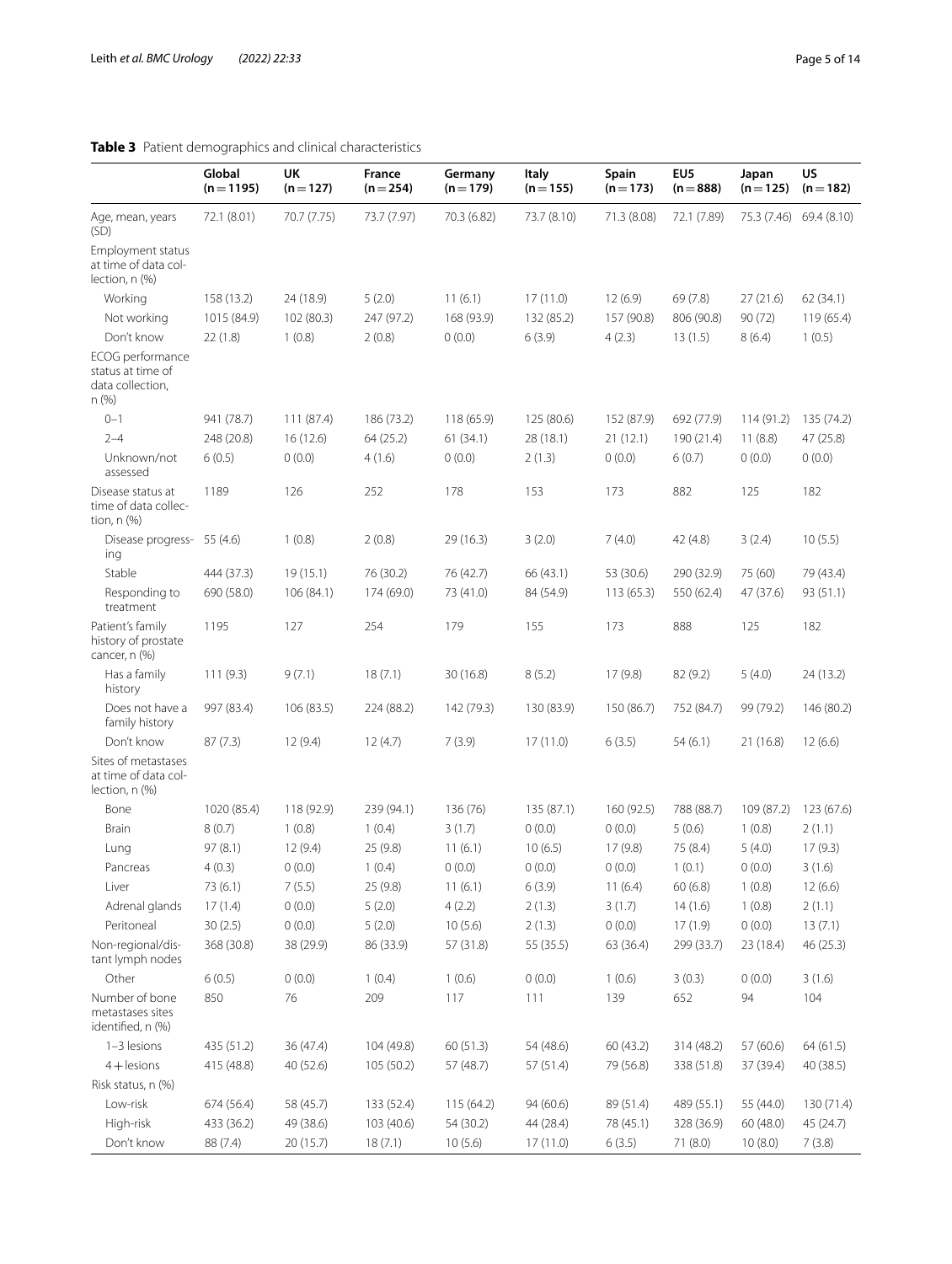|                                                                                        | Global<br>$(n=1195)$ | UK<br>$(n=127)$ | France<br>$(n=254)$ | Germany<br>$(n=179)$ | Italy<br>$(n=155)$ | Spain<br>$(n=173)$ | EU <sub>5</sub><br>$(n = 888)$ | Japan<br>$(n=125)$ | US<br>$(n=182)$   |
|----------------------------------------------------------------------------------------|----------------------|-----------------|---------------------|----------------------|--------------------|--------------------|--------------------------------|--------------------|-------------------|
| Disease volume,<br>n(%)                                                                |                      |                 |                     |                      |                    |                    |                                |                    |                   |
| Low volume                                                                             | 598 (50.0)           | 50 (39.4)       | 117(46.1)           | 102(57.0)            | 67(43.2)           | 76 (43.9)          | 412 (46.4)                     | 77 (61.6)          | 109 (59.9)        |
| High volume                                                                            | 409 (34.2)           | 34(26.8)        | 104(40.9)           | 54 (30.2)            | 58 (37.4)          | 75 (43.4)          | 325 (36.6)                     | 33 (26.4)          | 51(28.0)          |
| Don't know                                                                             | 188 (15.7)           | 43 (33.9)       | 33 (13.0)           | 23 (12.8)            | 30 (19.4)          | 22(12.7)           | 151 (17.0)                     | 15(12.0)           | 22(12.1)          |
| Most recent PSA<br>result at time of<br>data collection (ng/<br>$mL$ , n               | 1037                 | 101             | 215                 | 158                  | 139                | 161                | 774                            | 116                | 147               |
| Mean (SD)                                                                              | 20.1 (60.42)         | 30.8 (81.17)    | 26.5 (70.03)        | 20.8 (67.75)         | 11.3 (17.84)       | 18.4 (38.90)       | 21.5 (59.59)                   | 7.4 (20.95)        | 22.7 (81.32)      |
| Most recent haemo-<br>globin test result at<br>time of data collec-<br>tion (g/dL), n  | 615                  | 66              | 116                 | 74                   | 87                 | 133                | 476                            | 79                 | 60                |
| Mean (SD)                                                                              | 12.0 (1.48)          | 11.7(1.44)      | 12.3(1.29)          | 11.8(1.71)           | 11.8(1.29)         | 12.0 (1.44)        | 12.0 (1.44)                    | 12.3(1.36)         | 12.3(1.87)        |
| Most recent alkaline<br>phosphatase result<br>at time of data col-<br>lection (U/L), n | 539                  | 65              | 99                  | 42                   | 71                 | 115                | 392                            | 93                 | 54                |
| Mean (SD)                                                                              | 196.8 (141.55)       | 179.2 (118.50)  | 181.5 (132.55)      | 162.0 (94.58)        | 209.2<br>(187.94)  | 189.2<br>(134.52)  | 186.3<br>(139.34)              | 256.8<br>(146.57)  | 169.3<br>(115.83) |

## **Table 3** (continued)

*ECOG* Eastern Cooperative Oncology Group, *EU5* France, Germany, Italy, Spain, and the United Kingdom, *PSA* prostate-specifc antigen, *SD* standard deviation, *UK* United Kingdom, *US* United States

patterns were observed in the EU5 and Japan, but these were slightly diferent in the US (Fig. [1\)](#page-8-0).

In the EU5 ( $n=888$ ), the most frequent mHSPC regimen initiated first was ADT alone  $(45.0\%; n=400)$ , followed by NHA  $(\pm ADT)$  (30.1%; n = 267, of which 21.5%;  $n=191$  was abiraterone, 7.3%; [ $n=65$ ] was enzalutamide and 1.2%  $[n=11]$  was apalutamide) and chemotherapy  $(\pm ADT)$  (23.4%; n=208). NHA  $(\pm ADT)$  use differed across the EU5: Spain  $(38.2\%; n=66)$ , France  $(37.8\%;$  $n=96$ ) and Germany (37.4%;  $n=67$ ) had the highest use, whereas Italy (14.2%; n=22) and the UK (12.6%; n=16) had the lowest use. Chemotherapy  $(\pm ADT)$  use also differed across the EU5, with the UK having the highest  $(40.2\%; n=51)$  and France the lowest  $(15.4\%; n=39)$  rate; across all EU5 countries, docetaxel was the most common chemotherapy drug.

In Japan, most mHSPC patients initiated ADT alone (78.4%; n=98), followed by NHA  $(\pm ADT)$  (20.0%;  $n=25$ , of which 16.0%  $[n=20]$  was abiraterone, 3.2%  $[n=4]$  was enzalutamide and 0.8%  $[n=1]$  was apalutamide). Chemotherapy use was low  $(1.6\%; n=2)$ .

By contrast, in the US the most common mHSPC regimen initiated was NHA  $(\pm ADT)$  (41.2%; n=75], of which 19.8% ( $n=36$ ] was abiraterone, 15.9% [ $n=29$ ] was enzalutamide,  $4.4\%$  [n=8] was apalutamide and 1.1%  $[n=2]$  was darolutamide), followed by ADT alone  $(36.3\%; n=66)$  and chemotherapy  $(\pm ADT)$   $(11.5\%;$  $n = 21$ ).

# *Key factors associated with NHA use: NHA (***±***ADT) vs ADT alone*

Patients receiving NHA  $(\pm ADT)$  were significantly younger (71.4 $\pm$ 7.1 years) than patients receiving ADT alone (74.7 $\pm$ 7.7 years; *p* < 0.001) (Table [4\)](#page-6-0).

Pairwise analyses examining the 'key clinical reasons for treatment choice' (reasons with percentages  $\geq$  10% in the NHA  $[\pm ADT]$  group) revealed that physicians prescribed NHA  $(\pm ADT)$  vs ADT alone to significantly higher proportions of patients: who wanted to maintain/ improve patients' quality of life (QoL) (42.8%;  $n=157$ vs 32.1%;  $n=181$ ,  $p=0.001$ ); whose top priority was OS (36.2%; n=133 vs 22.0%; n=124, *p*<0.0001) or maximal progression free survival (PFS) (36.0%;  $n=132$  vs 23.6%;  $n=133$ ,  $p<0.0001$ ); or who had high disease burden (12.8%; n=47 vs 5.1%; n=29, *p*<0.0001). All 'key clinical reasons for treatment choice' for NHA  $(\pm ADT)$  vs ADT alone are presented in Fig. [2.](#page-9-0)

# *Key factors associated with chemotherapy use: chemotherapy (***±***ADT) vs ADT alone*

Patients receiving chemotherapy  $(\pm ADT)$  were significantly younger (67.4 $\pm$ 7.2 years) than patients receiving ADT alone (74.7±7.7 years; *p*<0.001) (Table [4\)](#page-6-0). Examining the 'key clinical reasons for treatment choice' (reasons with proportions  $\geq$  10% in the chemotherapy [ $\pm$ ADT] group) revealed that physicians prescribed chemotherapy  $(\pm ADT)$  vs ADT alone to significantly higher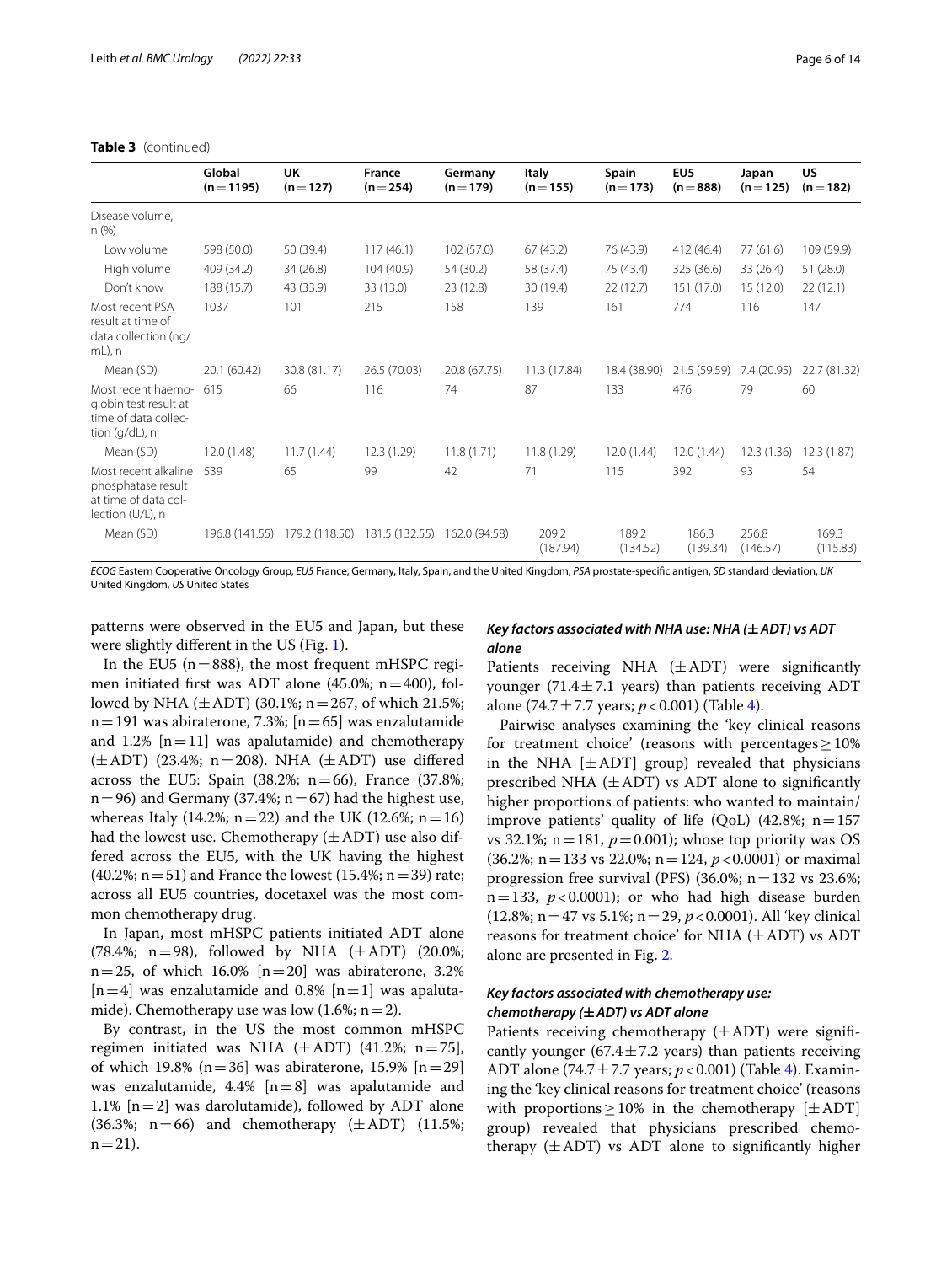# <span id="page-6-0"></span>**Table 4** Patient demographics and clinical characteristics: treatment group diferences

|                                                                                | NHA $(\pm$ ADT)<br>$(n=367)$ | Chemo $(\pm$ ADT)<br>$(n=231)$ | <b>ADT</b> alone<br>$(n = 564)$ |               | $p$ -value Test type Pairwise $p$ -values                                                     |
|--------------------------------------------------------------------------------|------------------------------|--------------------------------|---------------------------------|---------------|-----------------------------------------------------------------------------------------------|
| Age, mean, years (SD)                                                          | 71.4(7.1)                    | 67.4(7.2)                      | 74.7 (7.7)                      | $< 0.0001$ AN | NHA vs Chemo: $p < 0.001$<br>NHA vs ADT alone: $p < 0.001$<br>Chemo vs ADT alone: $p < 0.001$ |
| Employment status at time of data collection, 363<br>n(%)                      |                              | 226                            | 551                             | $< 0.0001$ CH | NHA vs Chemo: $p = 0.182$<br>NHA vs ADT alone: $p = 0.008$<br>Chemo vs ADT alone: $p < 0.001$ |
| Working full-time                                                              | 28(7.7)                      | 18(8.0)                        | 34(6.2)                         |               |                                                                                               |
| Working part-time                                                              | 25(6.9)                      | 17(7.5)                        | 24 (4.4)                        |               |                                                                                               |
| On long term sick leave                                                        | 18(5.0)                      | 23 (10.2)                      | 8(1.5)                          |               |                                                                                               |
| Homemaker                                                                      | 2(0.6)                       | 0(0.0)                         | 8(1.5)                          |               |                                                                                               |
| Student                                                                        | 1(0.3)                       | 0(0.0)                         | 0(0.0)                          |               |                                                                                               |
| Retired                                                                        | 279 (76.9)                   | 159 (70.4)                     | 459 (83.3)                      |               |                                                                                               |
| Unemployed                                                                     | 10(2.8)                      | 9(4.0)                         | 18(3.3)                         |               |                                                                                               |
| ECOG performance status at time of data<br>collection, n (%)                   | 367                          | 230                            | 559                             | 0.0047 CH     | NHA vs Chemo: $p = 0.309$<br>NHA vs ADT alone: $p < 0.001$<br>Chemo vs ADT alone: $p = 0.208$ |
| $\mathbf 0$                                                                    | 80 (21.8)                    | 65(28.3)                       | 185 (33.1)                      |               |                                                                                               |
| 1                                                                              | 217(59.1)                    | 121 (52.6)                     | 252 (45.1)                      |               |                                                                                               |
| 2                                                                              | 58 (15.8)                    | 38 (16.5)                      | 96 (17.2)                       |               |                                                                                               |
| 3                                                                              | 10(2.7)                      | 6(2.6)                         | 21(3.8)                         |               |                                                                                               |
| $\overline{4}$                                                                 | 2(0.5)                       | 0(0.0)                         | 5(0.9)                          |               |                                                                                               |
| Disease status at time of data collection, n (%)                               | 367                          | 231                            | 558                             | 0.0129 CH     | NHA vs Chemo: $p = 0.170$<br>NHA vs ADT alone: $p = 0.060$<br>Chemo vs ADT alone: $p = 0.010$ |
| Disease progressing                                                            | 21(5.7)                      | 10(4.3)                        | 17(3.0)                         |               |                                                                                               |
| Stable                                                                         | 131 (35.7)                   | 68 (29.4)                      | 228 (40.9)                      |               |                                                                                               |
| Responding to treatment                                                        | 215 (58.6)                   | 153 (66.2)                     | 313 (56.1)                      |               |                                                                                               |
| Patient's family history of prostate cancer,<br>n(%)                           | 351                          | 215                            | 510                             | 0.3223 CH     | NHA vs Chemo: $p = 0.376$<br>NHA vs ADT alone: $p = 0.140$<br>Chemo vs ADT alone: $p = 0.770$ |
| Has a family history                                                           | 41 (11.7)                    | 20(9.3)                        | 44 (8.6)                        |               |                                                                                               |
| Does not have a family history                                                 | 310 (88.3)                   | 195 (90.7)                     | 466 (91.4)                      |               |                                                                                               |
| Most recent PSA result at time of data collec-<br>tion (ng/mL), n              | 325                          | 201                            | 485                             | 0.0061 AN     | NHA vs Chemo: $p = 0.773$<br>NHA vs ADT alone: $p = 0.005$<br>Chemo vs ADT alone: $p = 0.002$ |
| Mean (SD)                                                                      | 25.4 (77.9)                  | 27.4 (74.0)                    | 13.9 (37.4)                     |               |                                                                                               |
| Most recent haemoglobin test result at time<br>of data collection(g/dL), n     | 186                          | 139                            | 285                             | 0.0148 AN     | NHA vs Chemo: $p = 0.006$<br>NHA vs ADT alone: $p = 0.045$<br>Chemo vs ADT alone: $p = 0.205$ |
| Mean (SD)                                                                      | 12.3(1.5)                    | 11.8(1.4)                      | 12(1.4)                         |               |                                                                                               |
| Most recent alkaline phosphatase result at<br>time of data collection (U/L), n | 153                          | 131                            | 251                             | 0.1779 AN     | NHA vs Chemo: $p = 0.160$<br>NHA vs ADT alone: $p = 0.868$<br>Chemo vs ADT alone: $p = 0.065$ |
| Mean (SD)                                                                      | 202.4 (152.3)                | 177.5 (144)                    | 204.8 (133.3)                   |               |                                                                                               |
| Risk status, n (%)                                                             | 343                          | 214                            | 520                             | $< 0.0001$ CH | NHA vs Chemo: $p < 0.001$                                                                     |
|                                                                                |                              |                                |                                 |               | NHA vs ADT alone: $p < 0.001$<br>Chemo vs ADT alone: $p < 0.001$                              |
| Low-risk                                                                       | 198 (57.7)                   | 79 (36.9)                      | 376 (72.3)                      |               |                                                                                               |
| High-risk                                                                      | 145 (42.3)                   | 135(63.1)                      | 144 (27.7)                      |               |                                                                                               |
| Disease volume, n (%)                                                          | 320                          | 203                            | 457                             | $< 0.0001$ CH | NHA vs Chemo: $p < 0.001$<br>NHA vs ADT alone: $p < 0.001$<br>Chemo vs ADT alone: $p < 0.001$ |
| Low volume                                                                     | 182 (56.9)                   | 70 (34.5)                      | 328 (71.8)                      |               |                                                                                               |
| High volume                                                                    | 138 (43.1)                   | 133 (65.5)                     | 129 (28.2)                      |               |                                                                                               |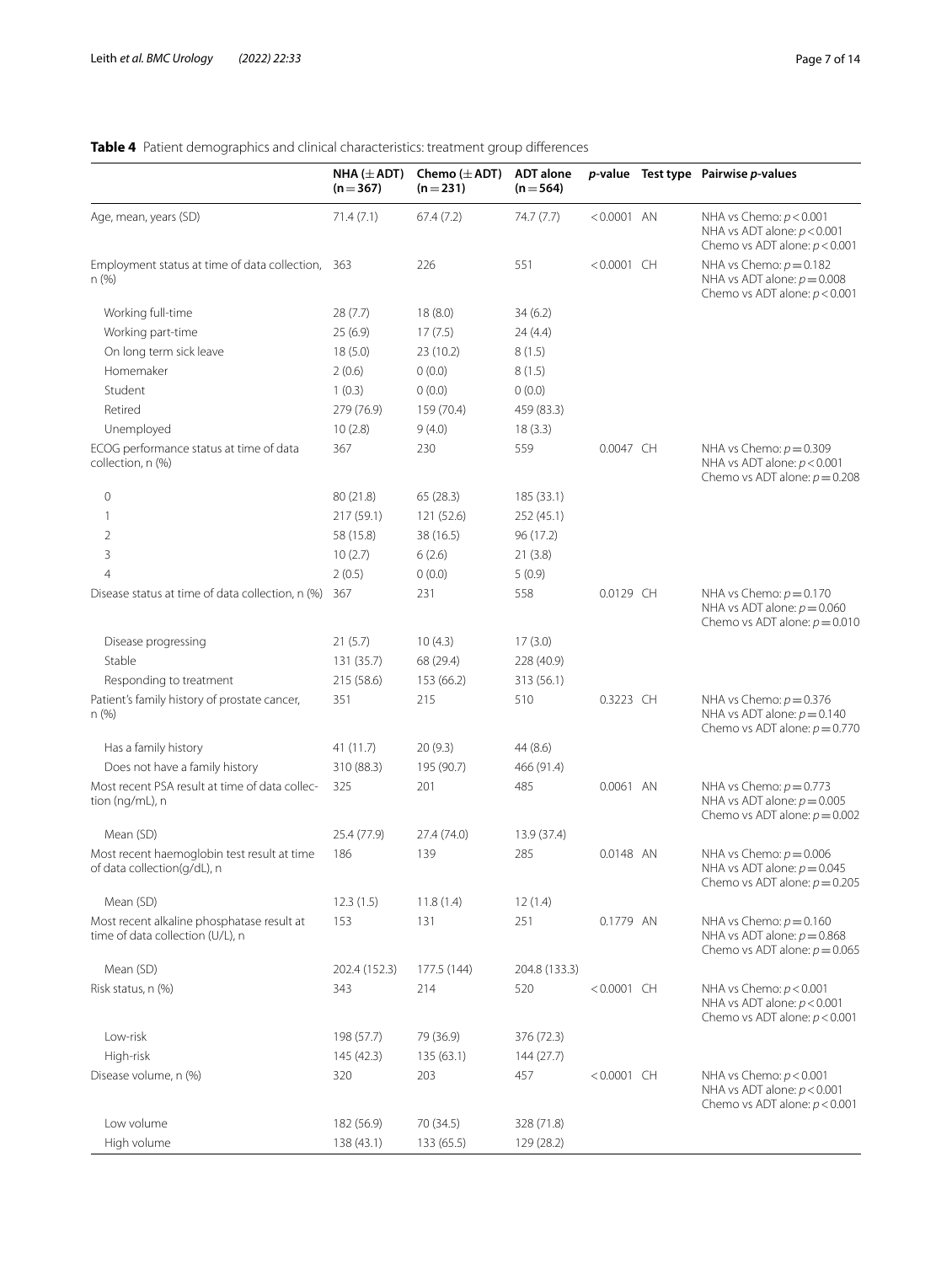# **Table 4** (continued)

|                                                                                | NHA ( $\pm$ ADT)<br>$(n=367)$ | Chemo $(\pm$ ADT)<br>$(n=231)$ | <b>ADT</b> alone<br>$(n = 564)$ |               | $p$ -value Test type Pairwise $p$ -values                                                     |
|--------------------------------------------------------------------------------|-------------------------------|--------------------------------|---------------------------------|---------------|-----------------------------------------------------------------------------------------------|
| Presence of bone metastases, n (%)                                             | 367                           | 231                            | 564                             | 0.1442 CH     | NHA vs Chemo: $p = 0.049$<br>NHA vs ADT alone: $p < 0.349$<br>Chemo vs ADT alone: $p < 0.183$ |
| Patient has bone metastases                                                    | 306 (83.4)                    | 206 (89.2)                     | 483 (85.6)                      |               |                                                                                               |
| Patient does not have bone metastases                                          | 61(16.6)                      | 25 (10.8)                      | 81 (14.4)                       |               |                                                                                               |
| Presence of brain metastases, n (%)                                            |                               |                                |                                 | 0.2747 CH     | NHA vs Chemo: $p = 0.134$<br>NHA vs ADT alone: $p = 0.554$<br>Chemo vs ADT alone: $p = 0.257$ |
| Patient has brain metastases                                                   | 1(0.3)                        | 3(1.3)                         | 3(0.5)                          |               |                                                                                               |
| Patient does not have brain metastases                                         | 366 (99.7)                    | 228 (98.7)                     | 561 (99.5)                      |               |                                                                                               |
| Presence of lung metastases, n (%)                                             |                               |                                |                                 | $< 0.0001$ CH | NHA vs Chemo: $p = 0.001$<br>NHA vs ADT alone: $p = 0.002$<br>Chemo vs ADT alone: $p < 0.001$ |
| Patient has lung metastases                                                    | 32(8.7)                       | 41 (17.7)                      | 22(3.9)                         |               |                                                                                               |
| Patient does not have lung metastases                                          | 335 (91.3)                    | 190 (82.3)                     | 542 (96.1)                      |               |                                                                                               |
| Presence of pancreatic metastases, n (%)                                       |                               |                                |                                 | 0.1105 CH     | NHA vs Chemo: $p = 0.074$<br>NHA vs ADT alone: $p = 0.420$<br>Chemo vs ADT alone: $p = 0.151$ |
| Patient has pancreatic metastases                                              | 0(0.0)                        | 2(0.9)                         | 1(0.2)                          |               |                                                                                               |
| Patient does not have pancreatic metas-<br>tases                               | 367 (100.0)                   | 229 (99.1)                     | 563 (99.8)                      |               |                                                                                               |
| Presence of liver metastases, n (%)                                            |                               |                                |                                 | $< 0.0001$ CH | NHA vs Chemo: $p = 0.002$<br>NHA vs ADT alone: $p < 0.001$<br>Chemo vs ADT alone: $p < 0.001$ |
| Patient has liver metastases                                                   | 26(7.1)                       | 35 (15.2)                      | 11(2.0)                         |               |                                                                                               |
| Patient does not have liver metastases                                         | 341 (92.9)                    | 196 (84.8)                     | 553 (98.0)                      |               |                                                                                               |
| Presence of adrenal gland metastases, n (%)                                    |                               |                                |                                 | 0.0026 CH     | NHA vs Chemo: $p = 0.670$<br>NHA vs ADT alone: $p < 0.001$<br>Chemo vs ADT alone: $p = 0.003$ |
| Patient has adrenal gland metastases                                           | 10(2.7)                       | 5(2.2)                         | 1(0.2)                          |               |                                                                                               |
| Patient does not have adrenal gland<br>metastases                              | 357 (97.3)                    | 226 (97.8)                     | 563 (99.8)                      |               |                                                                                               |
| Presence of peritoneal metastases, n (%)                                       |                               |                                |                                 | 0.0001 CH     | NHA vs Chemo: $p = 0.667$<br>NHA vs ADT alone: $p < 0.001$<br>Chemo vs ADT alone: $p < 0.001$ |
| Patient has peritoneal metastases                                              | 17(4.6)                       | 9(3.9)                         | 3(0.5)                          |               |                                                                                               |
| Patient does not have peritoneal metas-<br>tases                               | 350 (95.4)                    | 222 (96.1)                     | 561 (99.5)                      |               |                                                                                               |
| Presence of non-regional/distant lymph node<br>metastases, n (%)               |                               |                                |                                 | 0.0019 CH     | NHA vs Chemo: $p = 0.683$<br>NHA vs ADT alone: $p = 0.004$<br>Chemo vs ADT alone: $p = 0.003$ |
| Patient has non-regional/distant lymph<br>node metastases                      | 129 (35.1)                    | 85 (36.8)                      | 148 (26.2)                      |               |                                                                                               |
| Patient does not have non-regional/distant 238 (64.9)<br>lymph node metastases |                               | 146 (63.2)                     | 416 (73.8)                      |               |                                                                                               |
| Presence of other metastases, n (%)                                            |                               |                                |                                 | 0.6136 CH     | NHA vs Chemo: $p = 0.317$<br>NHA vs ADT alone: $p = 0.554$<br>Chemo vs ADT alone: $p = 0.589$ |
| Patient has other metastases                                                   | 366 (99.7)                    | 229 (99.1)                     | 561 (99.5)                      |               |                                                                                               |
| Patient does not have other metastases                                         | 1(0.3)                        | 2(0.9)                         | 3(0.5)                          |               |                                                                                               |

*ADT* androgen deprivation therapy, *AN* ANOVA, *CH* Chi-squared, *Chemo* chemotherapy, *ECOG* Eastern Cooperative Oncology Group, *NHA* novel hormonal agents, *PSA* prostate-specifc antigen, *SD* standard deviation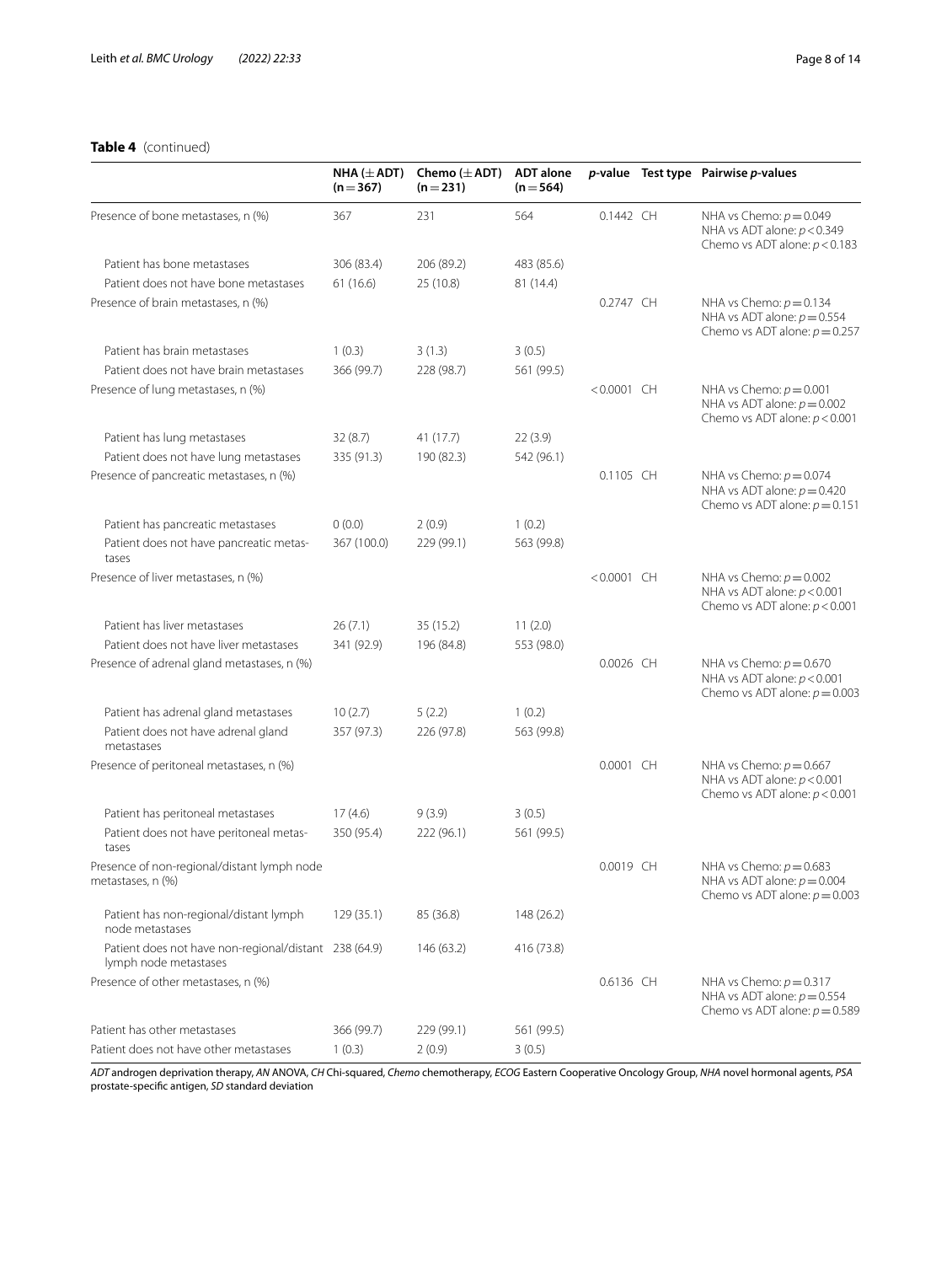

<span id="page-8-0"></span>proportions of patients who were younger:  $(22.1\%; n=51)$ vs 5.1%;  $n=29$ ,  $p<0.0001$ ), who had good performance status (39.4%; n=91 vs 17.9%; n=101, *p*<0.0001), whose top priority was OS (49.4%;  $n = 114$  vs 22.0%;  $n = 124$ ,  $p$ <0.0001), whose top priority was maximal PFS (35.9%;  $n=83$  vs 23.6%;  $n=133$ ,  $p < 0.0001$ ), for whom a rapid onset of action was required  $(32.5\%; n=75 \text{ vs } 10.5\%;$  $n=59$ ,  $p<0.0001$ ), who had high disease burden (29.4%;  $n=68$  vs 5.1%;  $n=29$ ,  $p<0.0001$ ), or who had visceral metastases (26.0%; n=60 vs 3.0%; n=17, *p*<0.0001). All 'key clinical reasons for treatment choice' for chemotherapy  $(\pm ADT)$  vs ADT alone are presented in Fig. [2](#page-9-0).

# *Key factors associated with ADT alone use: ADT alone vs chemotherapy (***±***ADT) or NHA (***±***ADT)*

Examining the 'key clinical reasons for treatment choice' (reasons with proportions  $\geq$  10% in the ADT alone group) revealed that physicians prescribed ADT alone vs chemotherapy  $(\pm ADT)$  to significantly higher proportions of patients with; a poor performance status  $(16.3\%; n=92 \text{ vs } 10^{-10})$ 2.2%;  $n = 5$ ,  $p < 0.0001$ ), who wanted to maintain/improve their QoL (32.1%;  $n=181$  vs 20.3%;  $n=47$ ,  $p=0.001$ ), who may have compliance challenges (11.3%;  $n=64$  vs 2.2%;  $n=5$ ,  $p<0.0001$ ), who could not tolerate adverse events (AEs) (14.7%; n=83 vs 2.2%; n=5, *p*<0.0001), or with bone only disease  $(31.0\%; n=175 \text{ vs } 12.6\%; n=29,$  $p$ <0.0001). The only significant difference between ADT alone vs NHA  $(\pm ADT)$  in terms of 'key clinical reasons for treatment choice' was for "treatment is suitable for patients who may have compliance challenges", with physicians prescribing ADT alone rather than NHA  $(\pm ADT)$ to a signifcantly higher proportion of patients (11.3%;  $n=64$  vs 5.7%;  $n=21$ ,  $p=0.004$ ). All 'key clinical reasons for treatment choice' for ADT alone vs NHA or chemotherapy  $(\pm ADT)$  are presented in Fig. [2](#page-9-0).

# **Discussion**

The main objective of the present real-world survey was to understand the impact of the approval of NHAs in the mHSPC setting in the US, EU5, and Japan. To the best of our knowledge, this was the frst real-world survey evaluating NHA use in the mHSPC setting in diferent regions of the world. We found that globally, at the time of data collection, the most common mHSPC regimen initiated was still ADT alone (47%), followed by NHA  $(\pm ADT)$ (31%) and chemotherapy  $(\pm ADT)$  (19%). The low rate of chemotherapy use is unsurprising given the fact that docetaxel is only approved in the EU and at the time of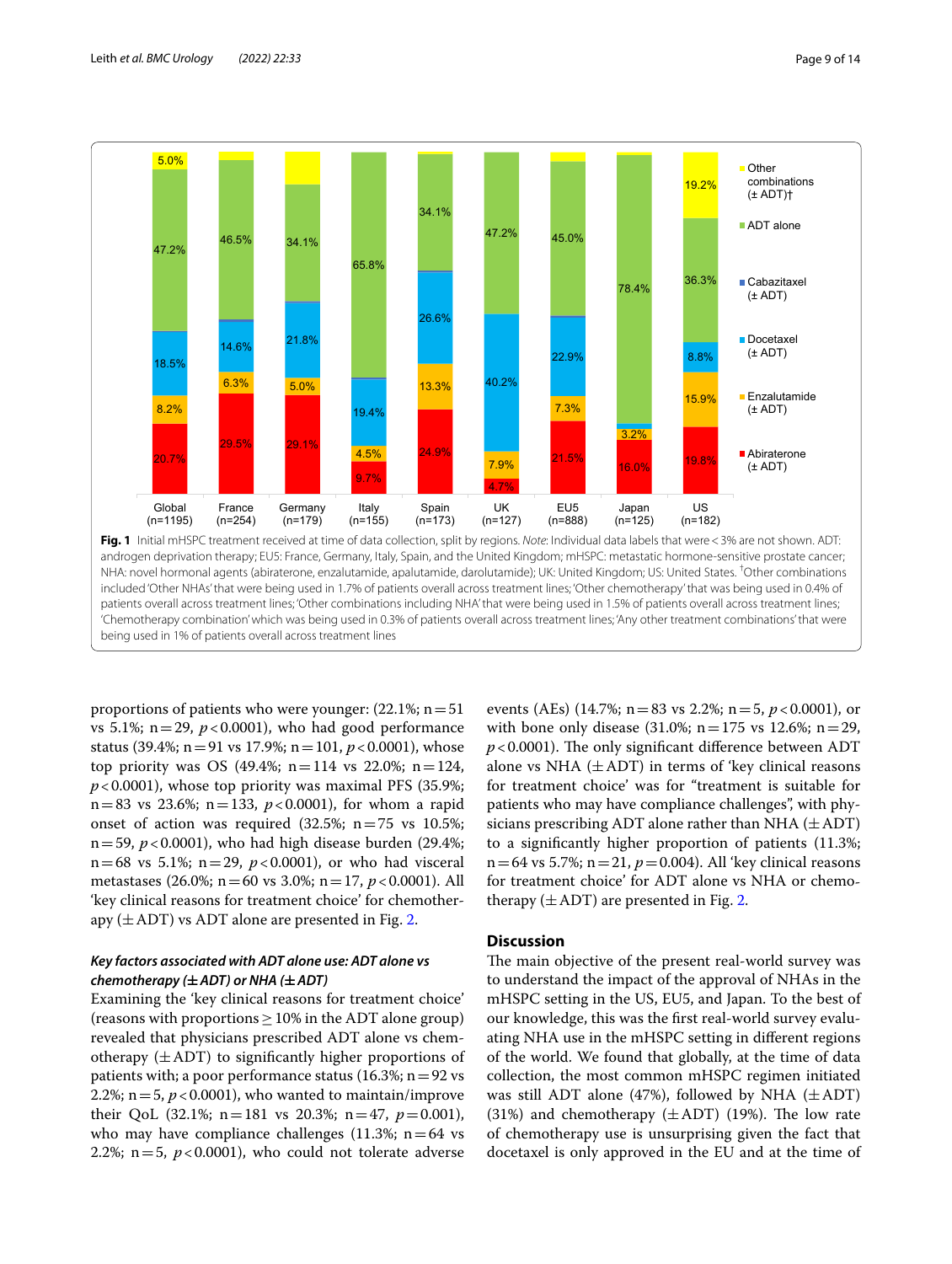

<span id="page-9-0"></span>data collection this approval was still relatively recent (i.e., September 2019). The highest rates of ADT alone usage were observed in Japan and Italy, and the lowest in Spain and in the US. Diferences in ADT alone usage between these regions/countries should be considered in the context of integration into treatment guidelines and insurance coverage, although other factors (e.g., patient choice, physician awareness, preference and/or specialty, drug cost/reimbursement) may have also played a role.

Ng and colleagues [[2\]](#page-12-1) have recently provided a useful overview of the potential decision-making factors infuencing choice of frst line treatment for mHSPC (in the absence of head-to-head clinical trial data for NHAs in the mHSPC setting), including patient and disease factors, as well as drug licensing and reimbursement. Importantly, clinical trial populations diverge from patients in real-world practice, with trial populations including more de novo patients, whereas in the real-world many patients are likely to have received radical treatment prior to developing metachronous metastases. In addition, patients in the clinical setting tend to be older, less physically ft and with more comorbidities, and hence treatment decisions might be complicated by competing risks [\[2](#page-12-1)]. For this subset of patients who are older, less ft,

and with more comorbidities, ADT alone remains a reasonable option, although treatment intensifcation with NHAs or chemotherapy now represents a new SOC in the management of mHSPC treatment in many developed countries, with docetaxel generally being reserved for patients with high-volume disease.

NHAs have been used in the mCRPC setting since the approval of abiraterone in 2011  $[38]$  $[38]$ . These agents were then approved for men with mHSPC as early as November 2017 in Europe (abiraterone); although our international survey took place in 2020, some delay in change in practice patterns following these approvals and inclusion in guideline recommendations may naturally be expected. There might be an association between this delay and the results of this study. It is likely that NHA use in the mHSPC setting, and in the treatment of metastatic prostate cancer overall, will increase over time. Such trend was recently confrmed by Ke and colleagues [[31\]](#page-13-7). Furthermore, our fndings suggested that this might already be the case in the US, where the most common mHSPC regimen initiated was NHA  $(\pm ADT)$  (41%), closely followed by ADT alone (36%), and chemotherapy  $(\pm ADT)$  (12%).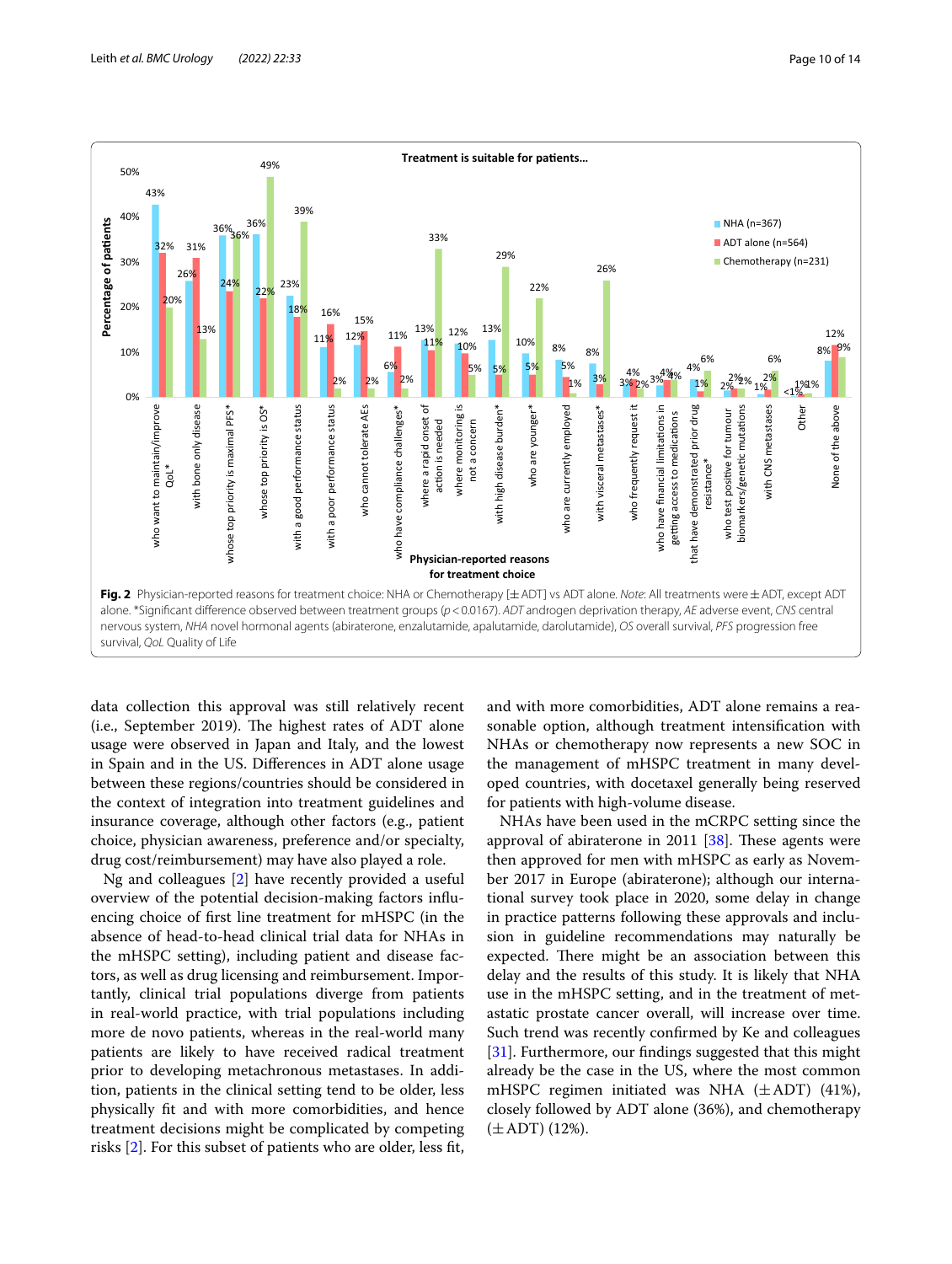Previous real-world investigations in the US, evaluating care in mHSPC patients who initiated treatment between 2014 and 2019, reported that overall (i.e., over the entire period), ADT alone was the most common mHSPC regimen initiated, with rates ranging from 47 to 63%. In contrast, NHA use over the same period was low (5–14%) [[30](#page-13-1)–[33](#page-13-2)], although this fnding is unsurprising given that NHAs in the mHSPC setting did not receive US Food and Drug Administration approval until 2018–2019. Indeed, Ke et al. [[31](#page-13-7)] reported that mHSPC patients in their 2017–2018 cohort were less often receiving ADT alone (43% vs 52%) and more often abiraterone (10% vs 4%) as initial regimen compared with the 2015–2016 cohort. Nevertheless, Swami et al. [[32](#page-13-8)] recently pointed out that in 2018–2019, most men with mHSPC in the Optum health insurance claims database still received ADT alone, including those with visceral metastases (55%); the equivalent rate for  $NHA + ADT$  for the same group was 17%. Likewise, George et al. [[4\]](#page-12-3) reported that even in 2019, over half of mHSPC patients treated in real-world settings (oncology practices in the ConcertAI Oncology Dataset) did not initiate therapy now known to signifcantly improve survival  $(NHA+ADT$  or  $NHA+docetaxel)$ over ADT alone. Importantly, and in contrast with the present survey using patient data at a point-in-time in 2020, none of these previous investigations assessed the rate of NHA use in 2020, and instead they used broad data ranges from as early as 2014, which extended to prior to NHA approval for mHSPC in the US.

Although ADT alone still dominates the mHSPC treatment space outside the US, the use of NHAs is expected to increase in other countries/regions in the coming months and years. The speed of uptake of these new therapies in real-world settings, however, may be infuenced by patient and disease factors, drug licensing, cost/reimbursement issues and physician awareness and education, as well as other local, regional, and national factors [\[2](#page-12-1), [4](#page-12-3), [39\]](#page-13-9). Fallara and colleagues, who evaluated three nationwide healthcare registries in Sweden, recently reported that uptake of the new indication for abiraterone in men with de novo mHSPC was low (12%) within 27 months after approval of the subsidized use of this agent, which indicates that even with subsidies uptake could be low in some countries or regions. The present survey found that NHA  $(\pm ADT)$  use differed across the EU5, with Spain, France, and Germany having the highest use, and Italy and the UK the lowest.

The second objective of this survey was to identify the key factors associated with NHA or chemotherapy  $(\pm ADT)$  usage compared with ADT alone, and we observed some similarities as well as diferences in clinical decision making, based on factors such as patient ftness, compliance, patient preference, and tolerance of adverse events. Globally, physicians in our survey prescribed NHA or chemotherapy  $(\pm ADT)$  to younger patients who were able to tolerate more aggressive treatment, with the goal of extending life. Physicians reserved ADT alone for older patients who may have compliance issues and who were intolerant to AEs and, most importantly, whose goal was to maintain current QoL.

Likewise, Swami and colleagues [\[32](#page-13-8)] found that US patients in the Optum health insurance claims database who received chemotherapy (docetaxel)+ADT or NHA+ADT were younger (mean 68 and 73 years, respectively) than patients who received ADT alone (mean 75 years), although, unlike in the present survey, a greater proportion of patients with more aggressive disease (i.e., visceral metastases) received ADT alone (55%) vs chemotherapy + ADT  $(9%)$  or NHA + ADT  $(17%).$ Younger age in chemotherapy+ADT-treated men with mHSPC was also observed by Tagawa et al. [[33](#page-13-2)], who also found that patients treated with NHA (abiraterone)+ADT or chemotherapy (docetaxel)+ADT were more likely to have metastatic disease in lymph nodes (also observed in our survey) and other sites at treatment initiation.

Fallara et al.'s [[39](#page-13-9)] real-world investigation in Sweden indicated low adherence to the restriction that only men with high-risk mHSPC and men not suitable for docetaxel should receive abiraterone. By contrast, we found that, globally, NHA ( $\pm$  ADT) and chemotherapy ( $\pm$  ADT) rather than ADT alone were more commonly used in mHSPC with high-risk status, high disease volume, and distant metastases (largely in line with approved indications for abiraterone in the US, EU, and Japan [\[17](#page-12-20), [22](#page-12-21), [23\]](#page-12-22), and apalutamide and enzalutamide in Japan [[20](#page-12-27), [24\]](#page-12-15)), although we did not assess specifc NHA use, as the approval timelines for specifc NHAs vary, from late 2017 to 2020 in some countries/regions.

The mHSPC treatment landscape has changed considerably over the past few years and continues to evolve [\[8](#page-12-7)]. In future, increased NHA use in mHSPC patients may impact treatment patterns in the mCRPC setting, too. NHA rechallenge may become the frontline treatment option in mCRPC in countries where this is an acceptable option (e.g., Germany  $[40]$  $[40]$  and Japan  $[41]$  $[41]$  $[41]$ ). However, in other countries, such as the UK [[42\]](#page-13-12) and France [[43\]](#page-13-13), it remains to be seen how the treatment patterns will evolve, since rechallenging NHA is not an approved treatment option and therefore chemotherapy (docetaxel) may be the frst-line treatment of choice in the mCRPC setting. Future studies are warranted to assess how the treatment patterns will evolve within the metastatic prostate cancer setting.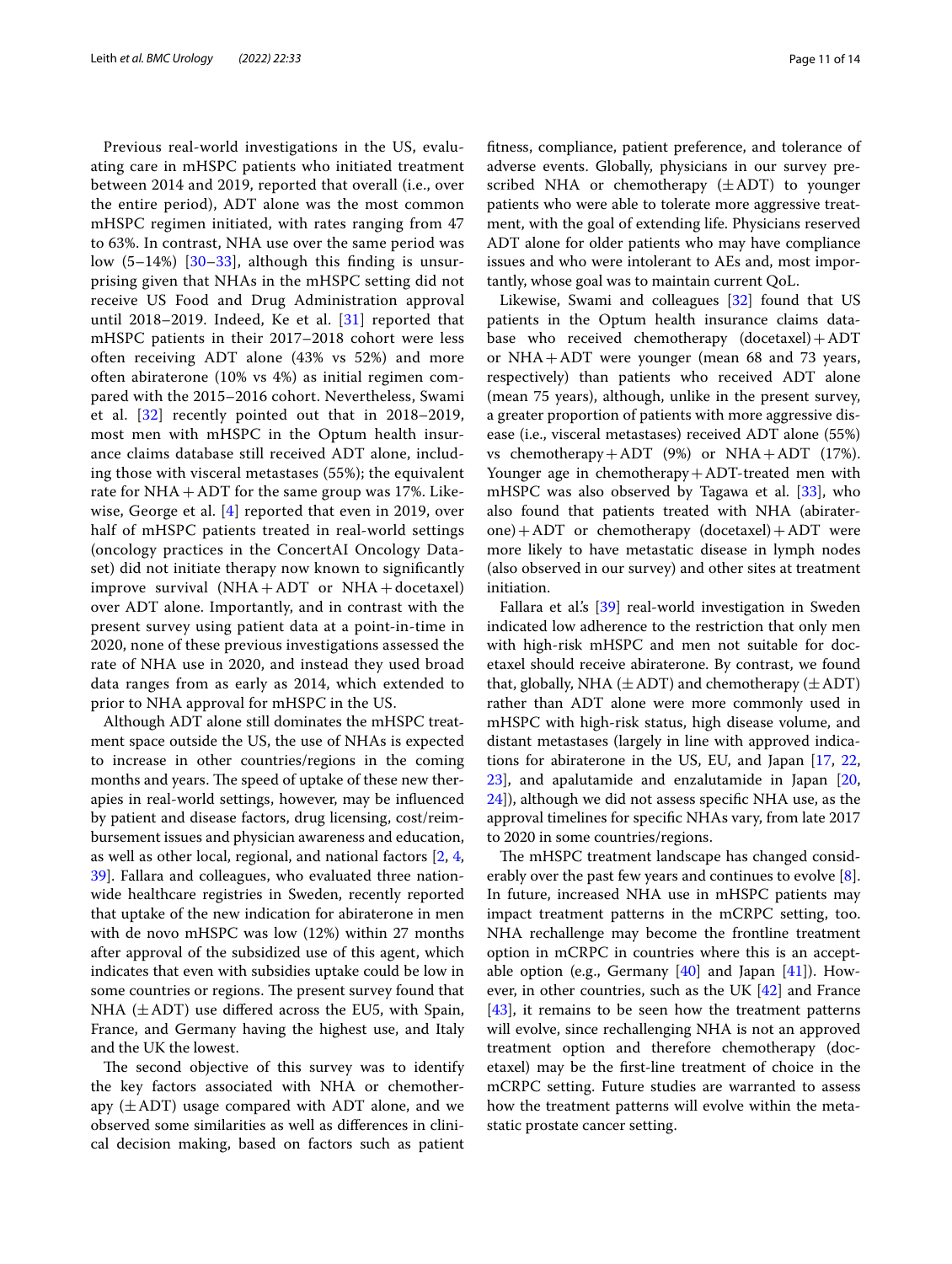Several limitations should be considered in the interpretation of our findings. The DSP was not based on a true random sample of physicians or patients. Although the selection of participating physicians was based on minimal inclusion criteria, participation was infuenced by their willingness to complete the survey. Physicians were asked to provide data for a consecutive series of patients to avoid selection bias, but no formal patient selection verifcation procedures were in place. In addition, we assessed perceived key clinical reasons for treatment choice, but other reasons may exist, including perceived key reasons not being applicable uniformly to all physicians, or patients participating in the survey not refecting the general mHSPC population.

Another limitation of this analysis was that the Bonferroni correction was not applied to the results, which could have led to issues surrounding the family-wise type 1 error. Therefore, care should be taken when interpreting the results when looking for signifcance. Furthermore, recall bias, a common limitation of surveys, may have also afected physicians' responses to the questionnaires. On the other hand, data for these analyses were collected at the time of each patient's appointment and this was expected to reduce the likelihood of recall bias.

Finally, it is important to acknowledge that only developed countries were surveyed and therefore the fndings of this study may not be generalisable to developing countries, which may face diferent challenges in the treatment of prostate cancer patients.

Despite these limitations, real-world studies play an important role in identifying areas of concern that are not usually addressed in randomised controlled trials (RCTs). Compared with RCT populations, real-world studies include more heterogenous samples, which are more refective of real-world clinical practice. As such, real-world data can complement clinical trial evidence and provide insight into the efectiveness of interventions in patients commonly seen in clinical practice.

# **Conclusions**

Until fve years ago, the mHSPC treatment space was dominated by the use of ADT alone. However, novel agents have been approved since late 2017. The present survey found that, globally, at the time of data collection (January–August 2020), ADT alone was still the most common mHSPC treatment regimen initiated frst, suggesting that physicians may prefer using treatments that they are familiar with and have experience with (although there are many other factors that may impact prescribing practice), despite clinical trial evidence of improved survival with NHA or chemotherapy  $(\pm ADT)$  vs ADT alone. This survey also indicated that physicians prescribed different mHSPC treatments based on specifc criteria,

including patient preference, disease burden/severity, and the ftness of the patient. Lastly, our survey ofered an early look at the evolving mHSPC treatment paradigm, and it may be that physicians need to better understand the benefit:risk ratios of NHA  $(\pm ADT)$  over ADT alone before they begin to utilize these newer therapies routinely. In order to fully appreciate the rapidly changing mHSPC treatment landscape and monitor NHA uptake specifcally, additional real-world studies are required. Future research could also evaluate the impact of NHA use in the mHSPC setting on treatment patterns in the mCRPC patients.

## **Abbreviations**

ADT: Androgen deprivation therapy; AE: Adverse event; Chemo: Chemotherapy; DSP: Disease specifc programme; ECOG: Eastern cooperative oncology group; EU: European Union; EU5: France, Germany, Italy, Spain, and the United Kingdom; mCRPC: Metastatic castration-resistant prostate cancer; mHSPC: Metastatic hormone-sensitive prostate cancer; NCCN: National comprehensive cancer network; NHA: Novel hormonal agents; OS: Overall survival; PFS: Progression free survival; PRF: Patient record form; PSA: Prostate-specifc antigen; QoL: Quality of life; SD: Standard deviation; SOC: Standard of care; UK: United Kingdom; US: United States.

#### **Acknowledgements**

The authors would like to thank all patients and physicians who participated in the Adelphi Prostate Cancer DSP. Medical writing and editing support under the guidance of the authors were provided by Delia Randall of Scribo Solutions Ltd, on behalf of Adelphi Real World in accordance with Good Publication Practice (GPP3) guidelines.

#### **Authors' contributions**

All authors were involved in (1) conception or design, or analysis and interpretation of data; (2) drafting and revising the article; (3) providing intellectual content of critical importance to the work described; and (4) fnal approval of the version to be published, and therefore meet the criteria for authorship in accordance with the International Committee of Medical Journal Editors guidelines. ARW authors have reviewed fnal version of the manuscript. Merck authors have also reviewed the fnal version of the manuscript. All authors read and approved the fnal manuscript.

#### **Funding**

Data collection was undertaken by Adelphi Real World as part of an independent survey, entitled the Adelphi Prostate Cancer DSP. Merck & Co., Inc., Kenilworth, NJ, USA and AstraZeneca UK Limited did not infuence the original survey through either contribution to the design of questionnaires or data collection. The analysis described here used data from the Adelphi Prostate Cancer DSP. The DSP is a wholly owned Adelphi product. Merck & Co., Inc., Kenilworth, NJ, USA and AstraZeneca UK Limited are two of multiple subscribers to the DSP.

## **Availability of data and materials**

The data reported in this study were derived from an independent survey (the Adelphi Real World Prostate Cancer IV DSP). All data, i.e. methodology, materials, data and data analysis, supporting the study are the intellectual property of Adelphi Real World. The data that support the fndings of this study are available from Adelphi Real World but restrictions apply to the availability of these data, which were used under license for the current study, and so are not publicly available. Data are however available from the authors upon reasonable request and with permission of Adelphi Real World. All requests for access should be addressed directly to Andrea Leith at andrea.leith@ adelphigroup.com.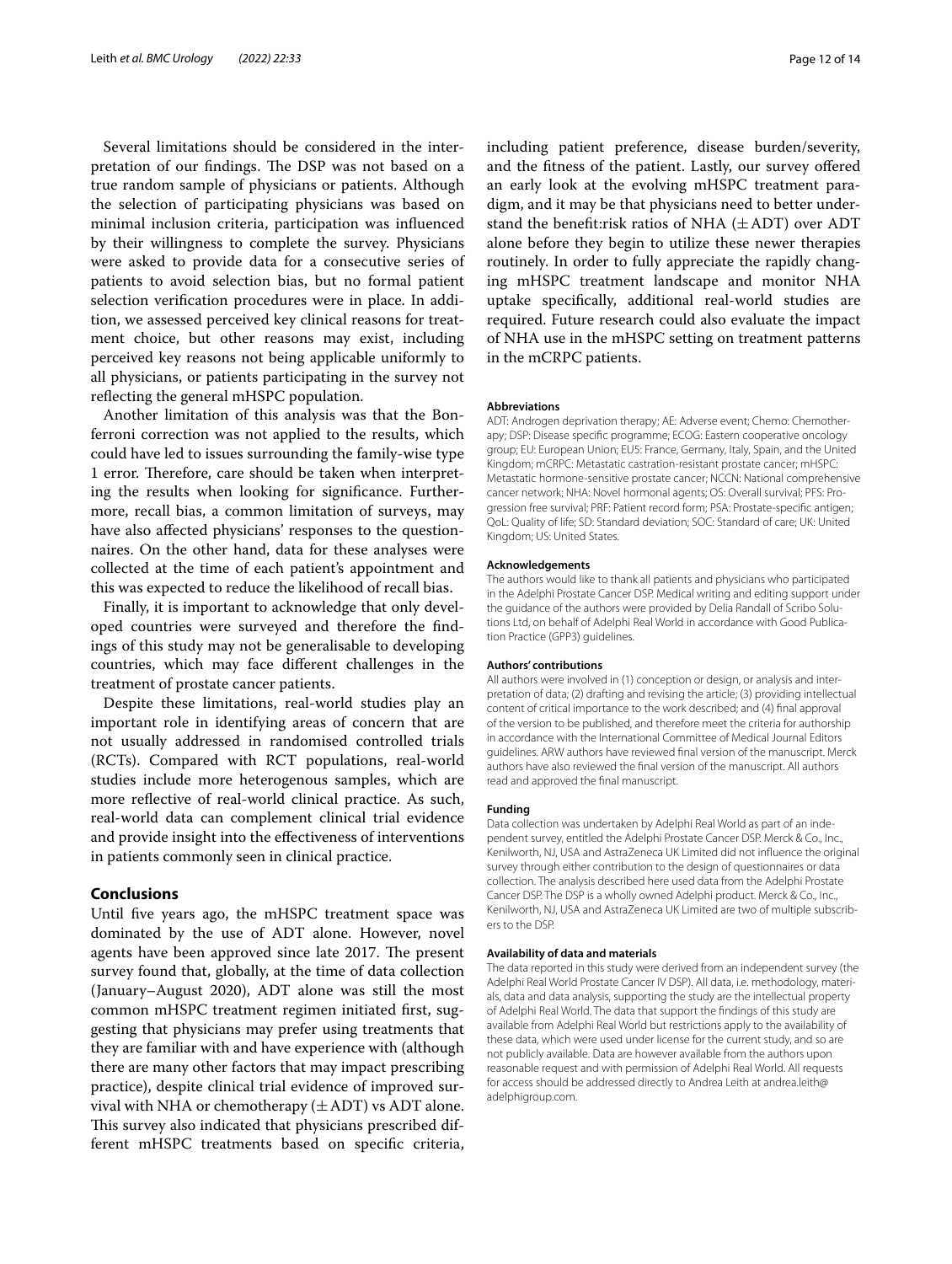## **Declarations**

## **Ethics approval and consent to participate**

Data collection was undertaken in line with the European Pharmaceutical Marketing Research Association guidelines [[44\]](#page-13-14). The questionnaires used in the Prostate Cancer DSP were reviewed and given exemption by the Western Institutional Review Board (reference number: 1-1261035-1). The survey was performed in full accordance with relevant legislation at the time of data collection, including the US Health Insurance Portability and Accountability Act 1996 and the Health Information Technology for Economic and Clinical Health Act legislation [[45,](#page-13-15) [46](#page-13-16)]. Data were collected according to market research guidelines; hence, no source validation was possible or required. Data were collected in such a way that patients and physicians could not be identifed directly; all data were aggregated, de-identifed and anonymized before receipt by Adelphi Real World and therefore informed consent from individual patients was not required.

## **Consent for publication**

Not applicable.

#### **Competing interests**

JK and SRG are employed by Merck Sharp & Dohme Corp., a subsidiary of Merck & Co., Inc., Kenilworth, NJ, USA and hold stock in Merck & Co., Inc., Kenilworth, NJ, USA. Lingfeng Yang was a previous employee of Merck Sharp & Dohme Corp., a subsidiary of Merck & Co., Inc., Kenilworth, NJ, USA, and holds stock in Merck & Co., Inc., Kenilworth, NJ, USA. Lingfeng Yang is an employee of Janssen Global Services, LLC, Horsham, PA, USA. AL, AR, EC, and LG-A are employed by Adelphi Real World and declare no additional competing interests.

#### **Author details**

<sup>1</sup> Adelphi Real World, Bollington, UK. <sup>2</sup> Merck & Co., Inc., Kenilworth, NJ, USA.

## Received: 26 November 2021 Accepted: 21 February 2022 Published online: 11 March 2022

## **References**

- <span id="page-12-0"></span>1. Sung H, Ferlay J, Siegel RL, Laversanne M, Soerjomataram I, Jemal A, et al. Global Cancer Statistics 2020: GLOBOCAN Estimates of Incidence and Mortality Worldwide for 36 Cancers in 185 Countries. CA Cancer J Clin. 2021;71(3):209–49.
- <span id="page-12-1"></span>2. Ng K, Smith S, Shamash J. Metastatic Hormone-Sensitive Prostate Cancer (mHSPC): Advances and Treatment Strategies in the First-Line Setting. Oncol Ther. 2020;8(2):209–30.
- <span id="page-12-2"></span>3. Cattrini C, Soldato D, Rubagotti A, Zinoli L, Zanardi E, Barboro P, et al. Epidemiological Characteristics and Survival in Patients with De Novo Metastatic Prostate Cancer. Cancers (Basel). 2020;12(10).
- <span id="page-12-3"></span>4. George DJ, Agarwal N, Rider JR, Li B, Shirali R, Sandin R, et al. Realworld treatment patterns among patients diagnosed with metastatic castration-sensitive prostate cancer (mCSPC) in community oncology settings. Journal of Clinical Oncology. 2021;39(15\_suppl):5074.
- <span id="page-12-4"></span>5. Shore ND. Current and Future Management of Locally Advanced and Metastatic Prostate Cancer. Rev Urol. 2020;22(3):110–23.
- <span id="page-12-5"></span>6. Smith-Palmer J, Takizawa C, Valentine W. Literature review of the burden of prostate cancer in Germany, France, the United Kingdom and Canada. BMC Urol. 2019;19(19).
- <span id="page-12-6"></span>7. Imber BS, Varghese M, Goldman DA, Zhang Z, Gewanter R, Marciscano AE, et al. Clinical Outcomes of Combined Prostate- and Metastasis-Directed Radiation Therapy for the Treatment of De Novo Oligometastatic Prostate Cancer. Adv Radiat Oncol. 2020;5(6):1213–24.
- <span id="page-12-7"></span>8. Hall ME, Huelster HL, Luckenbaugh AN, Laviana AA, Keegan KA, Klaassen Z, et al. Metastatic Hormone-sensitive Prostate Cancer: Current Perspective on the Evolving Therapeutic Landscape. Onco Targets Ther. 2020;13:3571–81.
- <span id="page-12-8"></span>9. Sigurdson SS, Vera-Badillo FE, de Moraes FY. Discussion of Treatment Options for Metastatic Hormone Sensitive Prostate Cancer Patients. Front Oncol. 2020;10:587981.
- <span id="page-12-9"></span>10. Sweeney CJ, Chen YH, Carducci M, Liu G, Jarrard DF, Eisenberger M, et al. Chemohormonal Therapy in Metastatic Hormone-Sensitive Prostate Cancer. N Engl J Med. 2015;373(8):737–46.
- <span id="page-12-10"></span>11. James ND, de Bono JS, Spears MR, Clarke NW, Mason MD, Dearnaley DP, et al. Abiraterone for Prostate Cancer Not Previously Treated with Hormone Therapy. N Engl J Med. 2017;377(4):338–51.
- <span id="page-12-11"></span>12. Fizazi K, Tran N, Fein L, Matsubara N, Rodriguez-Antolin A, Alekseev BY, et al. Abiraterone plus Prednisone in Metastatic, Castration-Sensitive Prostate Cancer. N Engl J Med. 2017;377(4):352–60.
- <span id="page-12-12"></span>13. Davis ID, Martin AJ, Stockler MR, Begbie S, Chi KN, Chowdhury S, et al. Enzalutamide with Standard First-Line Therapy in Metastatic Prostate Cancer. N Engl J Med. 2019;381(2):121–31.
- <span id="page-12-13"></span>14. Chi KN, Agarwal N, Bjartell A, Chung BH, Pereira de Santana Gomes AJ, Given R, et al. Apalutamide for Metastatic, Castration-Sensitive Prostate Cancer. N Engl J Med. 2019;381(1):13–24.
- <span id="page-12-14"></span>15. European Medicines Agency. Summary of opinion (post authorisation) Zytiga abiraterone acetate 12 October 2017 [updated 12 October 2017. Available from: [https://www.ema.europa.eu/en/documents/smop/](https://www.ema.europa.eu/en/documents/smop/chmp-post-authorisation-summary-positive-opinion-zytiga_en-0.pdf) [chmp-post-authorisation-summary-positive-opinion-zytiga\\_en-0.pdf\]](https://www.ema.europa.eu/en/documents/smop/chmp-post-authorisation-summary-positive-opinion-zytiga_en-0.pdf).
- <span id="page-12-24"></span>16. (EMA) EMA. Erleada apalutamide 12 April 2021 [Available from: [https://](https://www.ema.europa.eu/en/medicines/human/EPAR/erleada) [www.ema.europa.eu/en/medicines/human/EPAR/erleada\]](https://www.ema.europa.eu/en/medicines/human/EPAR/erleada).
- <span id="page-12-20"></span>17. (FDA) FaDA. FDA approves abiraterone acetate in combination with prednisone for high-risk metastatic castration-sensitive prostate cancer 08 Feb 2018 [Available from: [https://www.fda.gov/drugs/resources-infor](https://www.fda.gov/drugs/resources-information-approved-drugs/fda-approves-abiraterone-acetate-combination-prednisone-high-risk-metastatic-castration-sensitive) [mation-approved-drugs/fda-approves-abiraterone-acetate-combination](https://www.fda.gov/drugs/resources-information-approved-drugs/fda-approves-abiraterone-acetate-combination-prednisone-high-risk-metastatic-castration-sensitive) [prednisone-high-risk-metastatic-castration-sensitive\]](https://www.fda.gov/drugs/resources-information-approved-drugs/fda-approves-abiraterone-acetate-combination-prednisone-high-risk-metastatic-castration-sensitive).
- <span id="page-12-25"></span>18. (FDA) FaDA. FDA approves enzalutamide for metastatic castration-sensitive prostate cancer 17 Dec 2019 [Available from: [https://www.fda.gov/](https://www.fda.gov/drugs/resources-information-approved-drugs/fda-approves-enzalutamide-metastatic-castration-sensitive-prostate-cancer) [drugs/resources-information-approved-drugs/fda-approves-enzalutami](https://www.fda.gov/drugs/resources-information-approved-drugs/fda-approves-enzalutamide-metastatic-castration-sensitive-prostate-cancer) [de-metastatic-castration-sensitive-prostate-cancer](https://www.fda.gov/drugs/resources-information-approved-drugs/fda-approves-enzalutamide-metastatic-castration-sensitive-prostate-cancer)].
- <span id="page-12-23"></span>19. (FDA) FaDA. FDA approves apalutamide for metastatic castrationsensitive prostate cancer 18 Sept 2019 [Available from: [https://www.fda.](https://www.fda.gov/drugs/resources-information-approved-drugs/fda-approves-apalutamide-metastatic-castration-sensitive-prostate-cancer) [gov/drugs/resources-information-approved-drugs/fda-approves-apalu](https://www.fda.gov/drugs/resources-information-approved-drugs/fda-approves-apalutamide-metastatic-castration-sensitive-prostate-cancer) [tamide-metastatic-castration-sensitive-prostate-cancer\]](https://www.fda.gov/drugs/resources-information-approved-drugs/fda-approves-apalutamide-metastatic-castration-sensitive-prostate-cancer).
- <span id="page-12-27"></span>20. Astellas. XTANDI® (enzalutamide) Approved by Japan MHLW for the Treatment of Prostate Cancer with Distant Metastasis 29 May 2020 [Available from: <https://www.astellas.com/en/news/15876>].
- <span id="page-12-26"></span>21. ESMO. EMA recommends extension of indications for Enzalutamide 2 April 2021 [Available from: [https://www.esmo.org/oncology-news/ema](https://www.esmo.org/oncology-news/ema-recommends-extension-of-indications-for-enzalutamide) [recommends-extension-of-indications-for-enzalutamide\]](https://www.esmo.org/oncology-news/ema-recommends-extension-of-indications-for-enzalutamide).
- <span id="page-12-21"></span>22. Johnson J. ZYTIGA<sup>®</sup> (abiraterone acetate) Plus Prednisone Approved for Treatment of Earlier Form of Metastatic Prostate Cancer 8 Feburary 2018 [Available from: [https://www.jnj.com/media-center/press-releases/](https://www.jnj.com/media-center/press-releases/zytiga-abiraterone-acetate-plus-prednisone-approved-for-treatment-of-earlier-form-of-metastatic-prostate-cancer) [zytiga-abiraterone-acetate-plus-prednisone-approved-for-treatment-of](https://www.jnj.com/media-center/press-releases/zytiga-abiraterone-acetate-plus-prednisone-approved-for-treatment-of-earlier-form-of-metastatic-prostate-cancer) [earlier-form-of-metastatic-prostate-cancer\]](https://www.jnj.com/media-center/press-releases/zytiga-abiraterone-acetate-plus-prednisone-approved-for-treatment-of-earlier-form-of-metastatic-prostate-cancer).
- <span id="page-12-22"></span>23. Nippon Shinyaku Co. L. Nippon Shinyaku signs a new co-promotion agreement with Janssen Pharmaceutical K.K. for ZYTIGA® in Japan 7 February 2020 [Available from: [https://www.nippon-shinyaku.co.jp/fle/](https://www.nippon-shinyaku.co.jp/file/download.php?file_id=3879) [download.php?fle\\_id](https://www.nippon-shinyaku.co.jp/file/download.php?file_id=3879)=3879].
- <span id="page-12-15"></span>24. Nippon Shinyaku Co. L. MHLW approval of ERLEADA® (apalutamide) for the Treatment of Patients with Prostate Cancer with Distant Metastases 29 May 2020 [Available from: [https://www.nippon-shinyaku.co.jp/fle/](https://www.nippon-shinyaku.co.jp/file/download.php?file_id=3873) download.php?file\_id=3873].
- <span id="page-12-16"></span>25. ESMO. EMA recommends extension of indications for Taxotere and Docetaxel Zentiva 3 October 2019 [Available from: [https://www.esmo.org/](https://www.esmo.org/oncology-news/EMA-Recommends-Extension-of-Indications-for-Taxotere-and-Docetaxel-Zentiva) [oncology-news/EMA-Recommends-Extension-of-Indications-for-Taxot](https://www.esmo.org/oncology-news/EMA-Recommends-Extension-of-Indications-for-Taxotere-and-Docetaxel-Zentiva) [ere-and-Docetaxel-Zentiva\]](https://www.esmo.org/oncology-news/EMA-Recommends-Extension-of-Indications-for-Taxotere-and-Docetaxel-Zentiva).
- <span id="page-12-17"></span>26. Mottet N, Cornford P, van den Bergh RCN, Briers E, UOMO) EPAEPCCE, De Santis M, et al. EAU Guidelines. Edn. presented at the EAU Annual Congress Milan 2021 Arnhem, The Netherlands: EAU Guidelines Office; 2021 [Available from: [http://uroweb.org/guidelines/compilations-of-all-guide](http://uroweb.org/guidelines/compilations-of-all-guidelines/) [lines/\]](http://uroweb.org/guidelines/compilations-of-all-guidelines/).
- <span id="page-12-18"></span>27. Parker C, Castro E, Fizazi K, Heidenreich A, Ost P, Procopio G, et al. Prostate cancer: ESMO Clinical Practice Guidelines for diagnosis, treatment and follow-up. Ann Oncol. 2020;31(9):1119–34.
- <span id="page-12-19"></span>28. NCCN Clinical Practice Guidelines in Oncology for Prostate Cancer: Version 2.2021 [https://www.nccn.org/guidelines/guidelines-detail?categ](https://www.nccn.org/guidelines/guidelines-detail?category=1&id=1459) ory=1&id=1459 (Referenced with permission from the NCCN Clinical [Practice Guidelin](https://www.nccn.org/guidelines/guidelines-detail?category=1&id=1459)es in Oncology (NCCN Guidelines ®) for Prostate Cancer V.2.2021. © National Comprehensive Cancer Network, Inc. 2021. All rights reserved. Accessed [June 28, 2021]. To view the most recent and